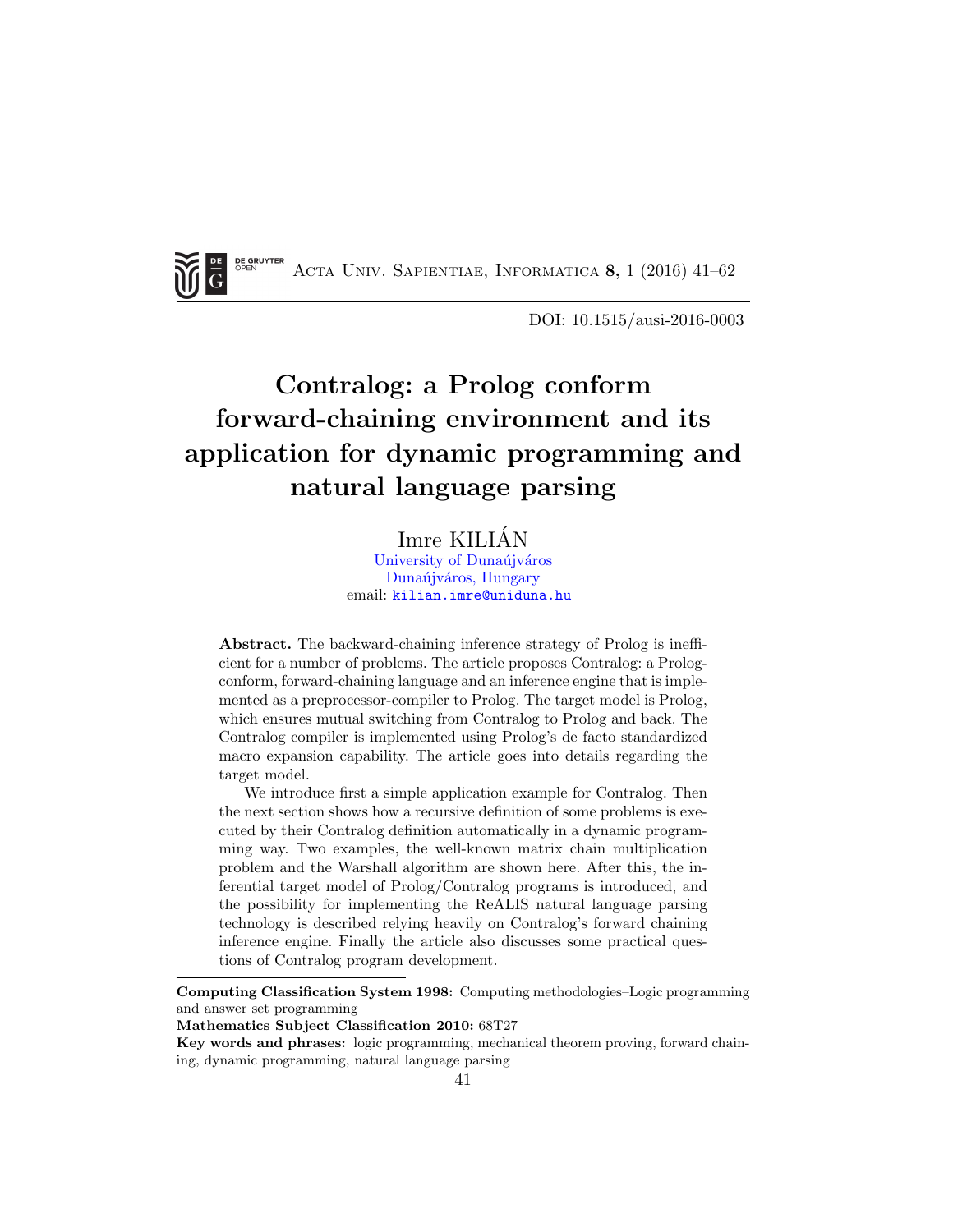## 1 Pro-Contra-Log: a two way street for inference

Robinson's resolution principle proved to be strong enough to build a whole language, and quite a programming school upon it. The backward chaining resolution strategy, together with the left to right and top down rule firing strategies have provided the Prolog language with well known, easily perceivable operational semantics, which in addition, resemble the traditional sequential languages, with the extra flavor of backtracking added [\[2\]](#page-21-0) .

The other direction however, the forward chaining strategy has never opened such a clear way to follow, though several attempts were made. Though their motivations must have been quite different, spreadsheets, the event driven working mechanism of modern graphical user interfaces, and some CASE tools follow seemingly similar ways.

The most important reason for Prolog's success, as a programming language, could be that its resolution strategy is somehow an extension of the old-fashioned and well-known procedure-call semantics. At the same time, as a theorem prover, we consider it rather weak. Beside many factors, the deepest reason of this might be, that its strategy to manage implications contradicts common human sense. Instead of deducing new facts from existing facts in the direct way, Prolog tries to prove certain facts by applying implications in the inverse direction, i.e. from consequence to conditions.

On the other hand, similarly to the "divide et impera" strategy of algorithmic thinking, Prolog's strategy may also be inefficient. Proven facts are not stored; therefore if a similar fact should be proved later, then the inferential operations are performed again, sometimes causing thereby a significant loss of performance.

Since Prolog, as a language appeared and has proven its strength to certain problems, the need of integrating it with other programming languages and other software tools, was always a burning issue. Similarily, the integration with another logical programming language, i.e. with a language that implements another subset or another inference strategy for the same subset of logic, remained only a theoretical possibility.

The present article proposes a programmer controlled tight integration of the two approaches. Tight integration means that the two languages are syntactically conform, their target models are compatible, and their software packages can be integrated with each other. The integration is called programmer controlled, because by means of declarations and/or modularization the programmer is able and is supposed to influence and control the actual code generation strategy for the different code segments.

<span id="page-1-0"></span>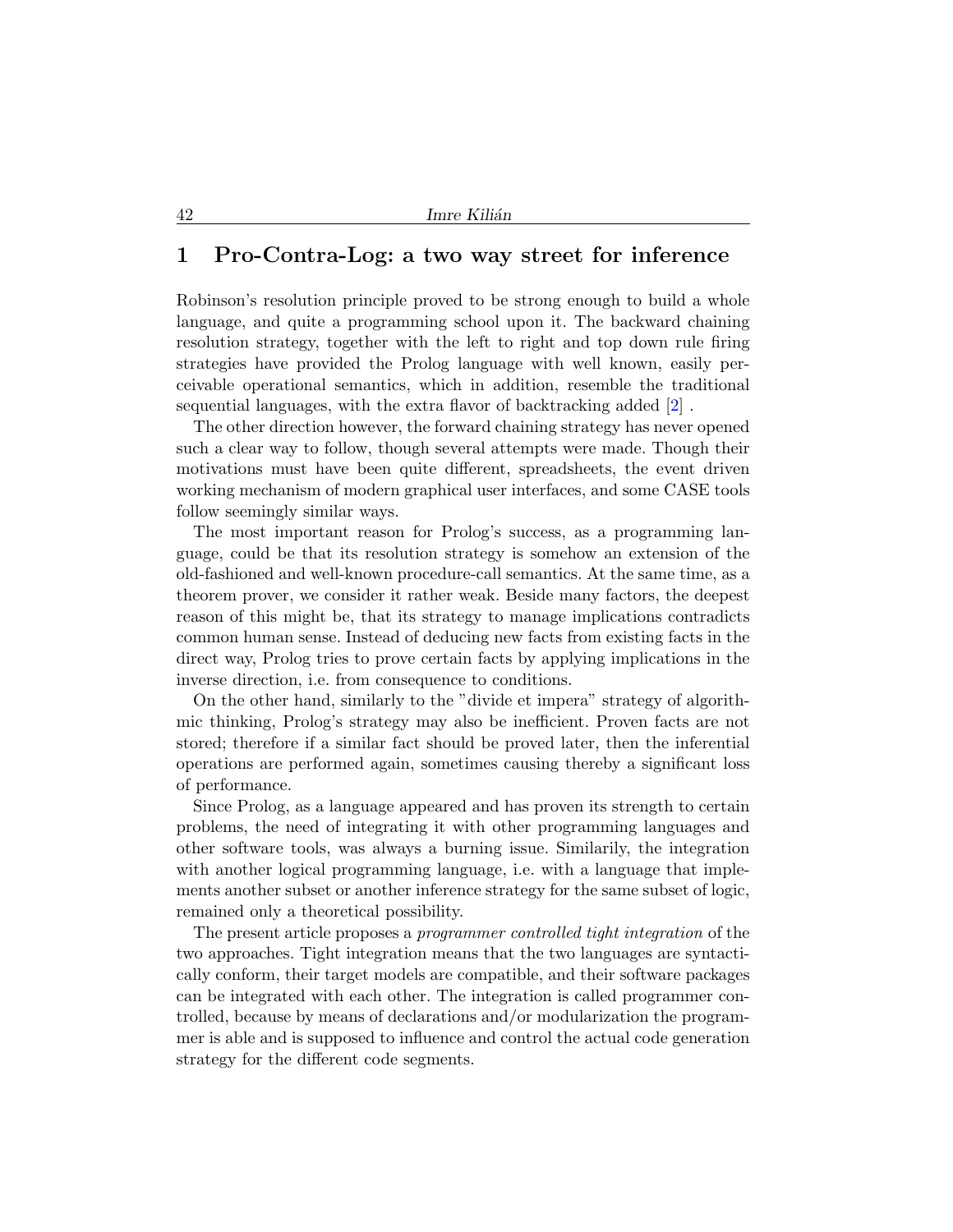| $Pro-Contra-Log$ |  |
|------------------|--|
|                  |  |

The programming languages in the present proposal are Prolog and its counterpart: Contralog. They are syntactically compatible, and their declarative semantics are the same. Their procedural semantics however, since they implement different resolution strategies, are different, and they also implement different non-logical controls. Since Contralog's target model is Prolog, a translator program is implemented, which compiles Contralog modules to Prolog. The connection between the two segments is implemented through exports and imports, and it is triggered in a programmer defined way. The common Prolog target model makes the transition between the two segments very easy, and it also allows the easy use of Prolog built-in predicates from Contralog clauses.

Contralog, as an extension of Prolog, maps Horn-clauses to a Prolog code so, that an incremental compiler transforms Contralog rules to Prolog. The resulting code thereby can be executed in a normal Prolog runtime environment. This also ensures that Contralog and Prolog codes can be mixed and invoked from each other. This composite system is called Pro-Contra-Log, or simply PC-Log.

## 2 The Contralog target model

In the Contralog runtime-model everything works in the inverse way than we are familiar with:

- Inference starts not by goals, but by facts.
- If there is a rule with a condition matching the new fact, then the rest of the condition literals are also checked. If we could already have proven the conditions earlier, the rule is told to fire. In such case the conclusionfact is told to have been inferred.
- The term: *recently proven conclusion* means a new resolvent fact. This is stored in the blackboard (in dynamic Prolog clauses), and we always continue inferencing using this fact.
- Inference stops when *goal statements are reached*. These don't have any consequence side, thus inference operations need not be continued.
- Upon reaching a goal, or when by any reason, inference cannot be continued along the actual chain, the system backtracks and searches for an earlier open alternative in the inference chain.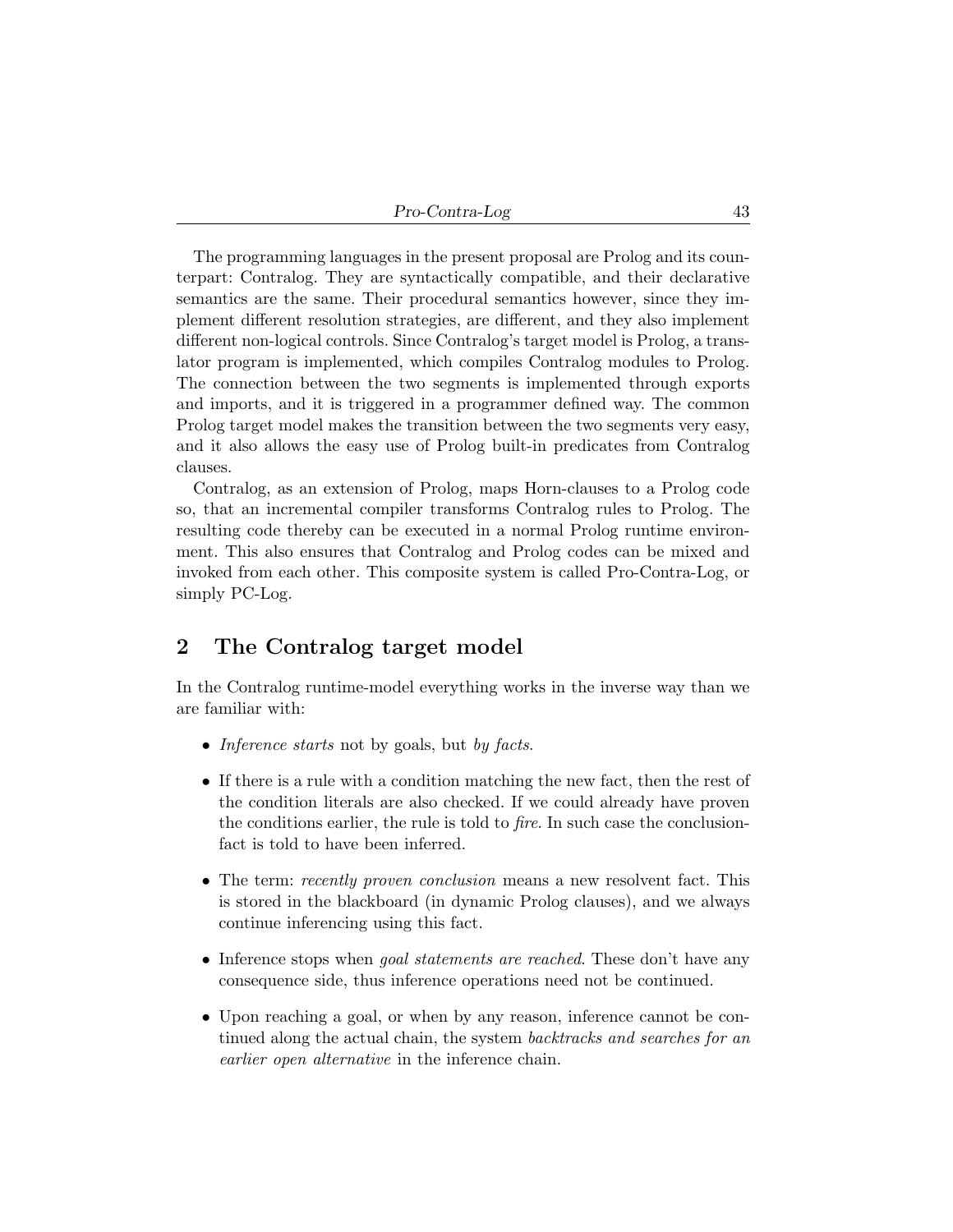The Prolog-Contralog transition can be activated in the following ways:

- In the precondition side of Contralog rules, literal  $\binom{n}{1}$  results an immediate call to a Prolog goal.
- *Imports* in Contralog are those facts which are taken from somewhere else. Such facts start an inference chain, therefore Contralog imports are mapped to Prolog exports of the corresponding firing rules.
- On the other hand, Contralog exports are mapped to firing predicates of freshly deduced facts. Those predicates are either imported from another Contralog module, thus they are defined there, or simply are imported from another Prolog module of the runtime environment. Contralog exports become Prolog imports (even though Prolog standard does not know this lingual construct).

The basic problem in forward chaining inference is that a rule might refer to more than a single condition. In case when not all of them can be satisfied, we must wait until the rest becomes true, and the rule can be fired only afterwards. We are solving this by storing the inferred facts in dynamic predicates. Furthermore, for each Contralog condition literal we construct a Prolog rule that checks if the other preconditions are already satisfied.

Let us regard the following Contralog rule, as a simple example!

a:-b, c, d.

If b or c or d conditions have already been satisfied, then the resulting facts are stored in the corresponding  $b/0$ , or  $c/0$  or  $d/0$  dynamic predicates. Besides those, we map each precondition literal to a fire NAME and a test NAME Prolog predicate.

The fire FACT Prolog calls test, whether the rest of conditions (each but NAME) have already been inferred. If they have, the rule triggers the evaluation of the consequence part.

The store FACT Prolog calls serve to store the recently inferred fact, and finally they call the firing predicate. The actual implementation takes into account the declarations for fact withdrawal, and performs the necessary actions. For predicates blocking the resolution chain, the call of firing the rule is missing.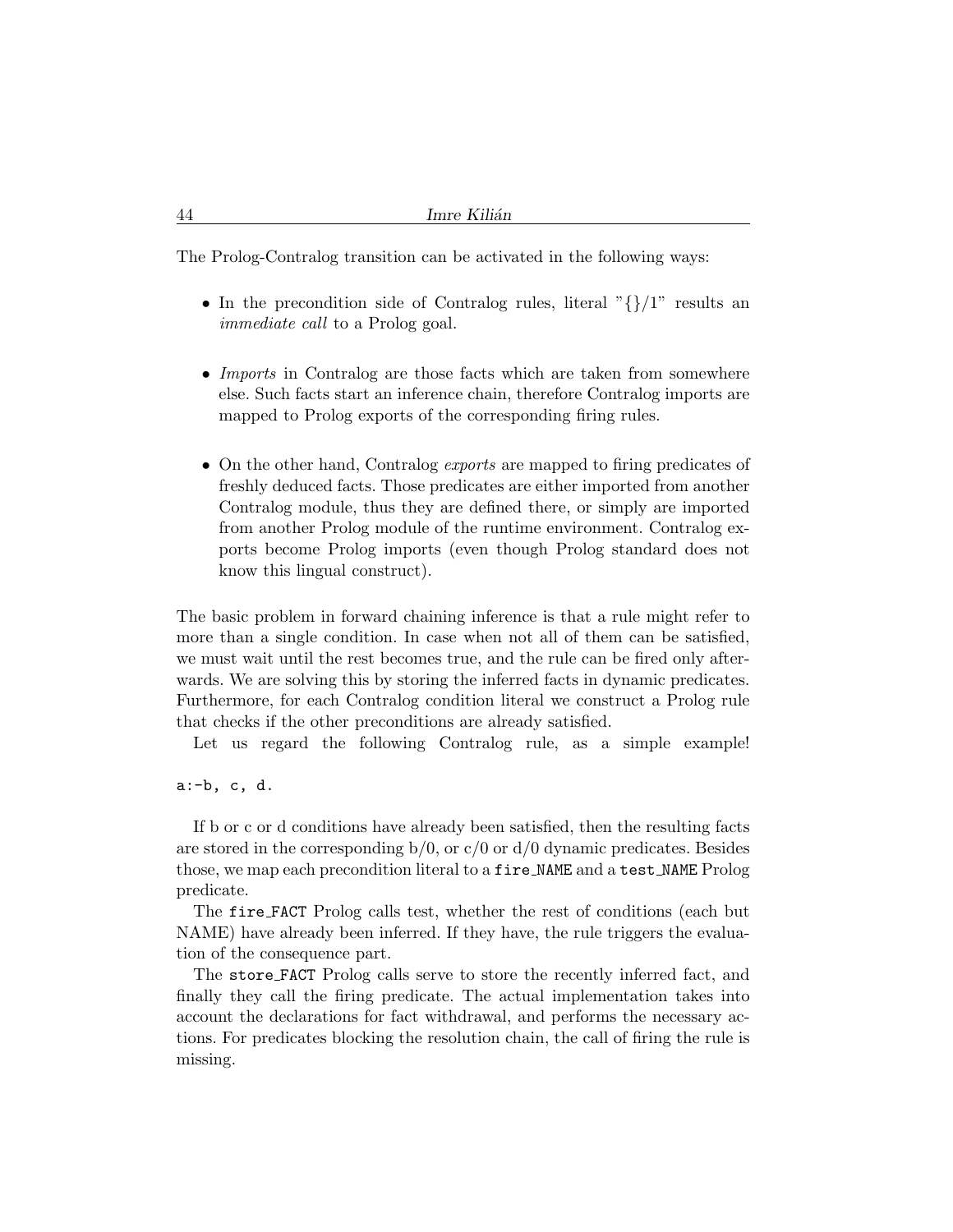In the case above, the following Prolog code is constructed:

```
fire_b:- assert(b), test_b.
fire_c:- assert(c), test_c.
fire_d:- assert(d), test_d.
test_b:- c, d, fire_a.
test_c:- b, d, fire_a.
test_d:- b, c, fire_a.
```
#### 2.1 Backtracking

As it was already hinted, this target model uses backtracking strategy for searching, like Prolog itself does. Upon entering a new Contralog fact, the inference process produces newer and newer consequence facts. During this process there are some choice-points. If the straight line of inference described above cannot be followed further, we say, the evaluation has reached a dead end. In case of a dead end, the inference engine looks back in the evaluation stack, searches for the last open choice-point, takes the next alternative solution, and continues the interpretation from this point.

The following cases may produce a choice-point:

- If a condition literal is referred to by more than a single Contralog rule, then a Prolog definition is constructed consisting of the same number of Prolog fire rules. Their ordering to follow is the textual ordering.
- If a condition literal is satisfied several times, we store the same number of dynamic facts – provided they are not in the scope of the non logical declarations described later.

Trying new open choice points is called backtracking. Finding dead-ends in the inference chain may happen in several ways:

- If any condition does not hold in the given time. This may be either the failure of a Contralog condition, or, using the  $\{\}/1$  construct, any immediate Prolog call.
- If, upon reaching a Contralog goal, we force the system to backtrack by any Prolog means.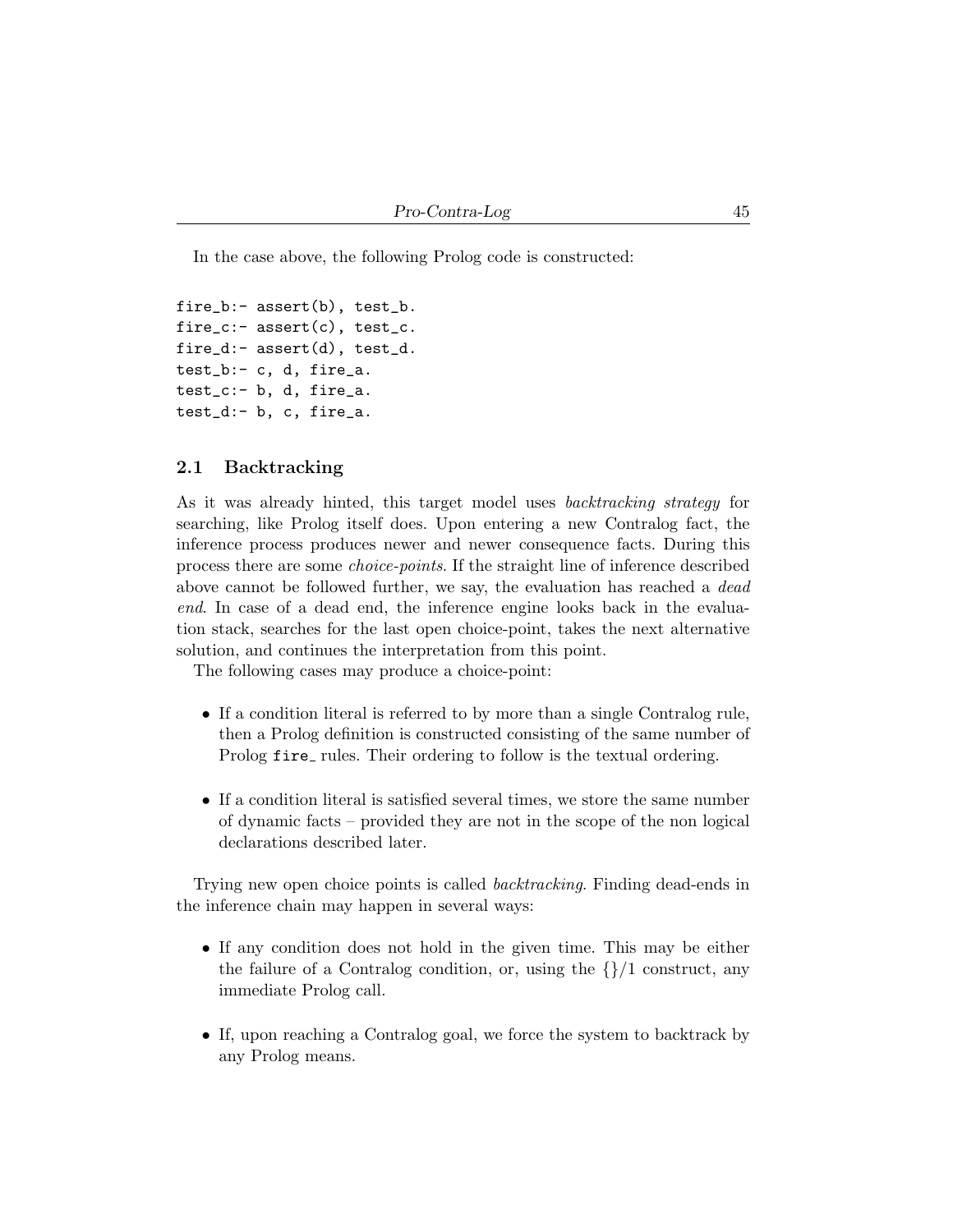#### 2.2 Facts and goals

Facts and goals play somewhat an opposite role in Contralog, than in Prolog. Facts are basic information sources, which start the data driven resolution, therefore they are compiled to goals.

| fact.        | a Contralog fact. |
|--------------|-------------------|
|              |                   |
| :-fire_fact. | a Prolog goal.    |

Many Prolog systems do not handle the presence of several logical goals correctly, i.e. in case one of them fails, they do not call the next one. Because of this the actual implementation constructs a single predicate  $(qoal/\theta)$  that invokes the firing predicate of each fact in the current module in an alternative sequence:

| fact1. | a Contralog fact1. |
|--------|--------------------|
| fact2. | a Contralog fact2. |

The example above generates the following predicate:

### goal:-fire\_fact1. goal:-fire\_fact2.

#### 2.3 Interface elements

Similarly to the overall opposite nature of Contralog, interfaces in the compiled Prolog code also play an opposite role. For the sake of explanation the interface is predicate-based, and exports but also imports(!) are allowed.

A Contralog export means a consequence part of a clause, which is shared with the outside world. Therefore the corresponding firing Prolog call must be implemented outside of the module and is thus imported. For convenience the generated predicate name is slightly different from the firing predicate. Contralog imports mean some input of more basic data, which, seen from the view of the target model, would be again considered to be calls from outside, which transfer the information, and launch the corresponding forward chaining inference process. This means, the corresponding fire auxiliary predicate is implemented inside, and thus must be exported.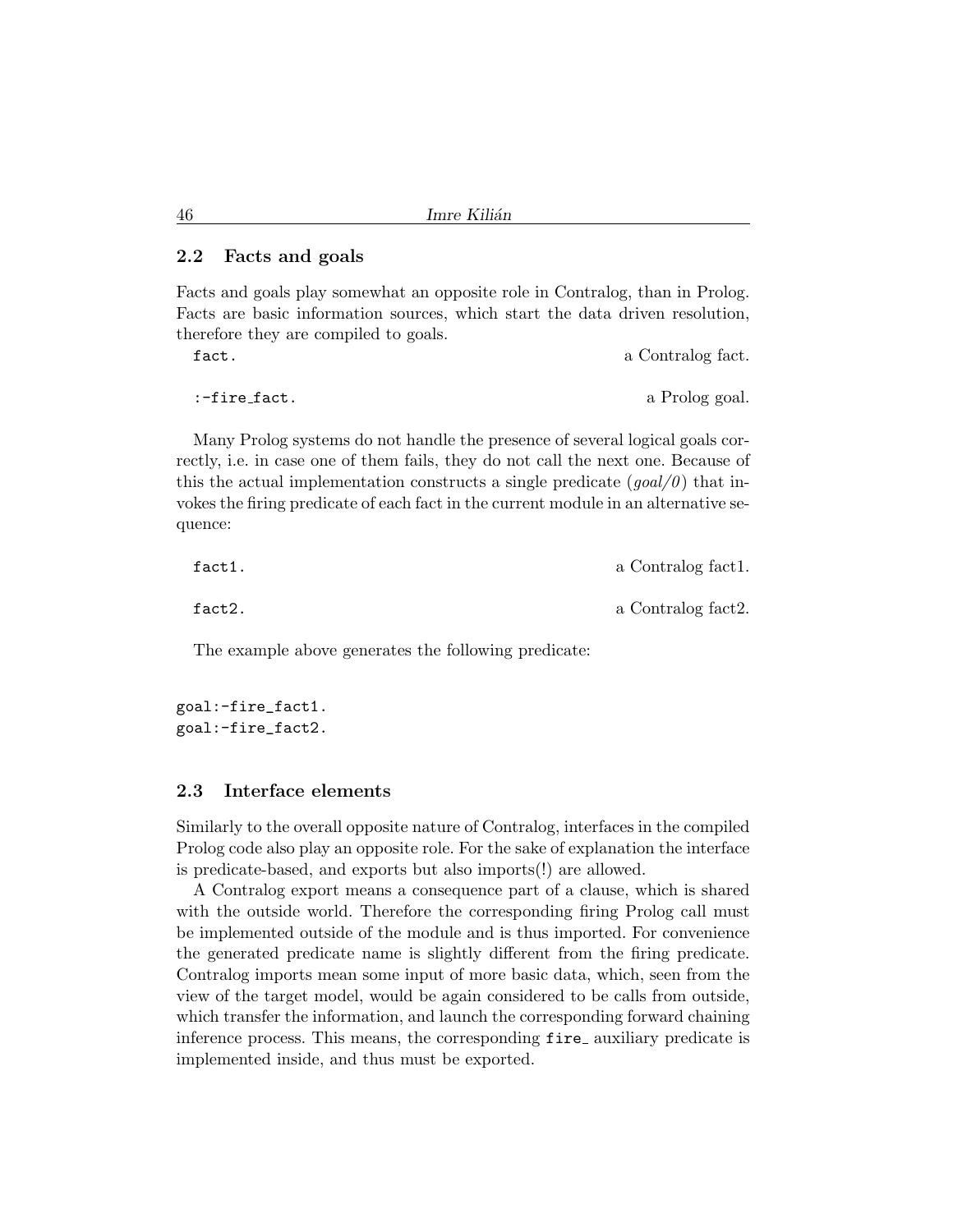#### 2.4 Non-logical means to control inference

In order to control the overwhelming amount of consequence facts, the pure logic language must be provided with means to control. Similarly to Prolog, for the sake of practical programming, Contralog introduces some non-logical means to influence the resolutional strategy. The language therefore implements certain declarational forms for this purpose.

In each target module a predicate (clean/0) is generated that cleans the module-specific part of the blackboard (the dynamically generated facts) completely.

A predicate P is told to *block the inference chain*, if, whenever any successful application of resolution steps yields a fact p, matching P, then the fact p does not cause to search for matching conditions. That is, though its immediate consequences are not evaluated, the new fact still remains available for further resolution. In such a case the new fact is stored in the blackboard, but the corresponding firing predicate is not invoked. Such an operation is performed for predicates denoted by the :-lazy NAME/ARITY. declaration.

A predicate P is told to *withdraw its earlier results*, if, whenever any successful application of resolution steps yields a fact p, matching P, then some, or all of earlier resolved p1,...,pn facts, all matching P, are excluded from further resolution. In Contralog the following withdrawal schemes are implemented.

- Full withdrawal. The predicate P withdraws all of its earlier results. The behavior is similar to that of a normal global variable, that is upon inferring certain facts, other facts with the same signature are deleted from the blackboard. To reach such effect the declaration :-var NAME/ARITY can be used.
- Key controlled withdrawal. Certain arguments of the predicate are told keys. The predicate P withdraws only those earlier results, whose keys are matching those of the recently inferred fact, p. (The behavior is similar to that of a table in a relational database, where unique keys are defined, i.e. elements with same keys are simply overwritten.) This can be reached by the :-key(NAME(KEYVECTOR)) declaration, where NAME is the name of the predicate, KEYVECTOR is a list of argument patterns. Pattern "+" in KEYVECTOR denotes that the argument belongs to a (composite) key, pattern "–" denotes the opposite.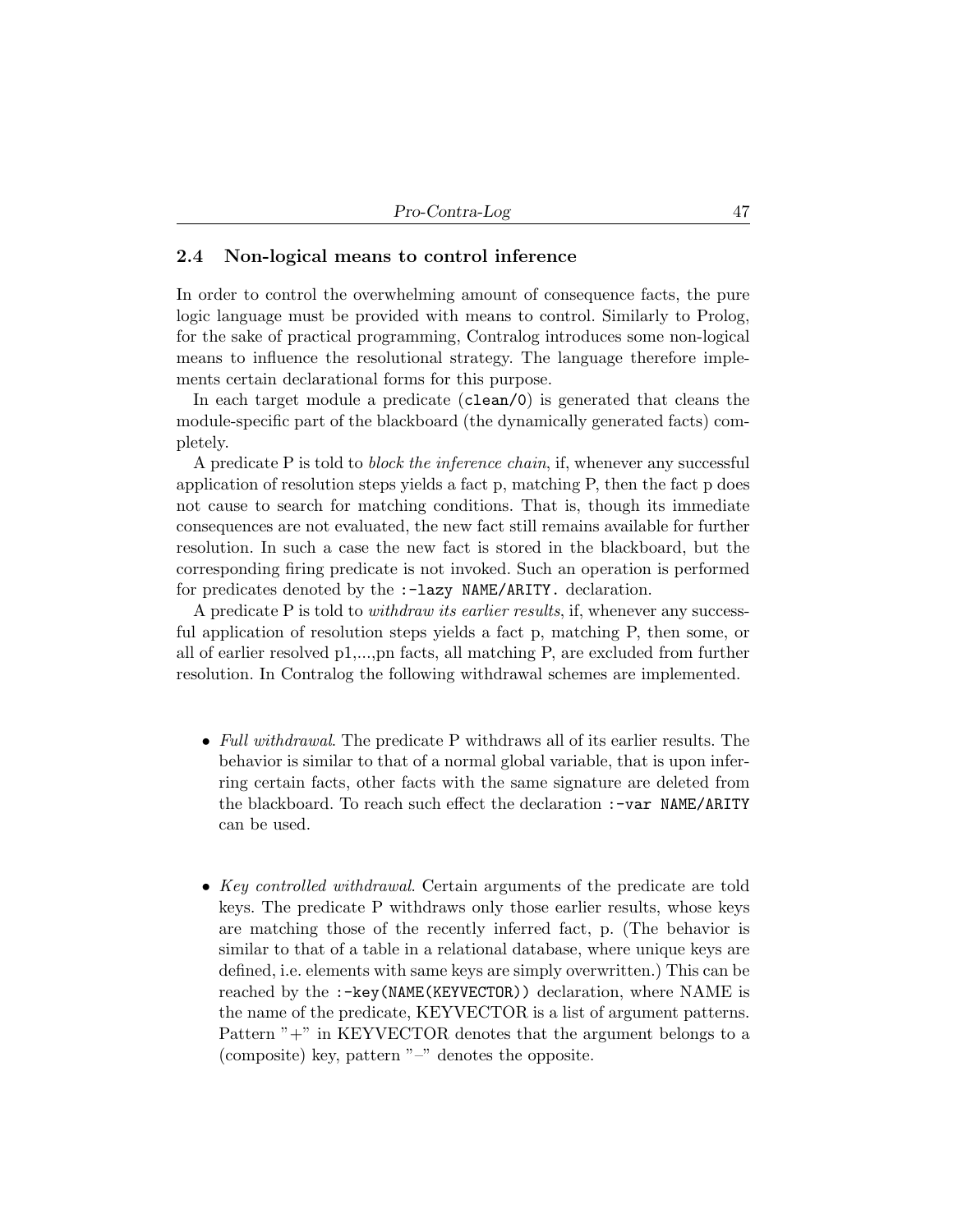## 3 Contralog programming examples

#### 3.1 Pythagoras' triads

Generating Pythagoras' triads can be among the first examples of beginners' Prolog courses. Let's see, how it works with Contralog. Peano's axiom is expressed by a predicate of two clauses, similarly to Prolog:

```
natural(1).
natural(X): – natural(X1), \{X \text{ is } X1+1\}.
```
A Contralog recursion may also start an endless inference chain: stating the first fact launches the rule application that launches it again and again. This can be avoided by placing the recursive clause as the last among the referring clauses. This means when natural/1 fires, each other firing procedure attached to natural/1 is called before the rule above. Among these, those procedures which generate Pythagoras' triads are also fired. Firing natural/1 for its own recursive rule occurs only when the generated triads do not satisfy Pythagoras' condition, or, when upon finding a perfect triad, the user asks for a new result, thus forcing the system to backtrack.

One feasible strategy to generate integer pairs of a quarter-plane is to visit them in a diagonal way. For one diagonal, the sum of its x and y coordinates is invariant. (For convenience we allow here the  $X=0$  value too.) The Contralog predicate, implementing this, is the following:

```
natural2(0,SUM,SUM):- natural(SUM).
natural2(X,Y,SUM):-natural2(X1,Y1,SUM),
  {X1<SUM, X is X1+1, Y is Y1-1, X<Y}.
```
Predicate  $natural/1$  produces the invariant sum of both  $(X \text{ and } Y)$  coordinates. This, with  $X=0$  value, also gives the first integer pair. The sum is passed on through the third parameter of natural2/3. Given the actual pair, the recursive second clause takes care to produce the next pair. Endless inference is blocked by referring to natural2/3 in another predicate: it is also a precondition in predicate natural3/4 that generates integer triads. On the other hand the arithmetical tests in natural/2 ensure that numbers remain not only in the given quarter-plane  $(X1\leq$ SUM), but also in an eighth-plane  $(X < Y)$ .

Visiting integer triads happens slightly differently. The last two (Y and  $Z$ ) coordinates are generated by natural2/3, but the first coordinate  $(X)$  is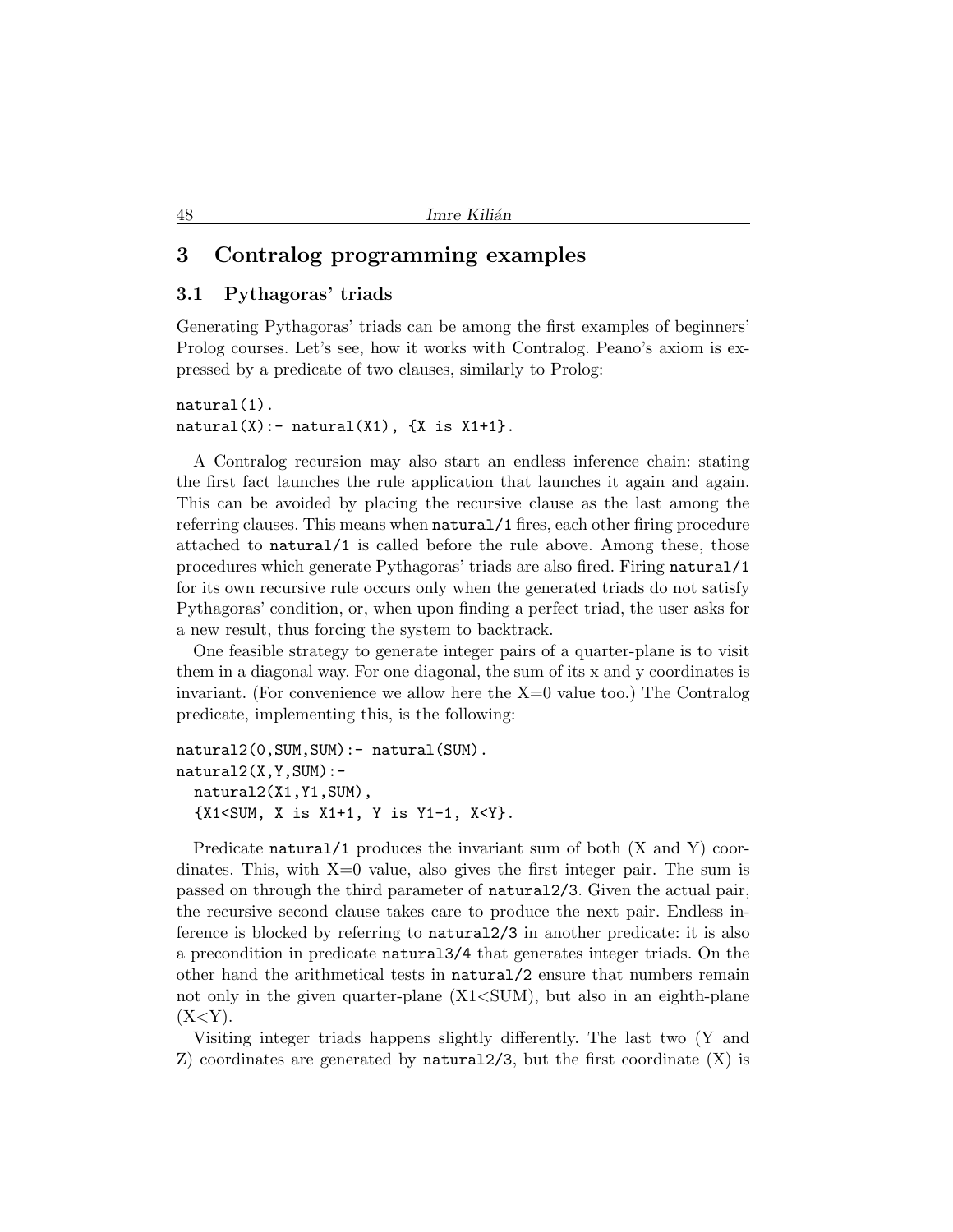generated using the  $(0\lt X, X\lt Y)$  conditions, by a simple scanning of the  $(0;Y)$ integer range. Conditions  $(X>0, Y>0, Z>0)$  allow to search only in an eighth of the three-dimensional space, while  $(X < Y < Z)$  conditions part it to halves twice further on. A 32-fold reduction of the total searching space is a significant result in time, while we don't lose any characteristic results.

```
natural3(X,Y,Z,SUMXZ):-
  natural2(Y,Z,SUMXZ), {X is Y-1, X>0}.
natural3(X,Y,Z,SUMXZ):-
  natural3(X1,Y,Z,SUMXZ), {X is X1-1, X>0}.
```
Once we can generate integer triads, checking for Pythagoras' triads is an easy job by the following clause:

```
python(X,Y,Z):-
  natural3(X,Y,Z,-),
  {SUM2 is X*X+Y*Y, SUM2 is Z*Z}.
```
There are several possibilities to make this program run:

• The most suitable way to start the program is to call :-p3:goal., which is an automatically generated procedure in module p3. But if we leave the clause above in the present implicational form so, that no clause refers to pyth3/3 in the condition side, then a reference is generated to its firing predicate, which remains unsatisfied, thus we get an undefined procedure Prolog error. If we declare :-export([pyth3/3])., then, instead of a firing predicate, the Contralog translator generates a call to the Contralog-exported predicate exp pyth3/3. For this we must provide a testing environment, a module to use our original module, and to define the missing predicate somehow like the following:

 $exp\_pyth3(X,Y,Z):$ write([X-Y-Z]), nl.

• If we call thereby a simple goal, then it will generate triads, but for the first triad, matching Pythagoras' condition, the inference will stop. The generated results are displayed by the exp pyth3/3 predicate above. To get subsequent results the system must be forced to backtrack by the following way: :-p3:goal, fail., or simply by pressing ";" in the SWI-Prolog environment.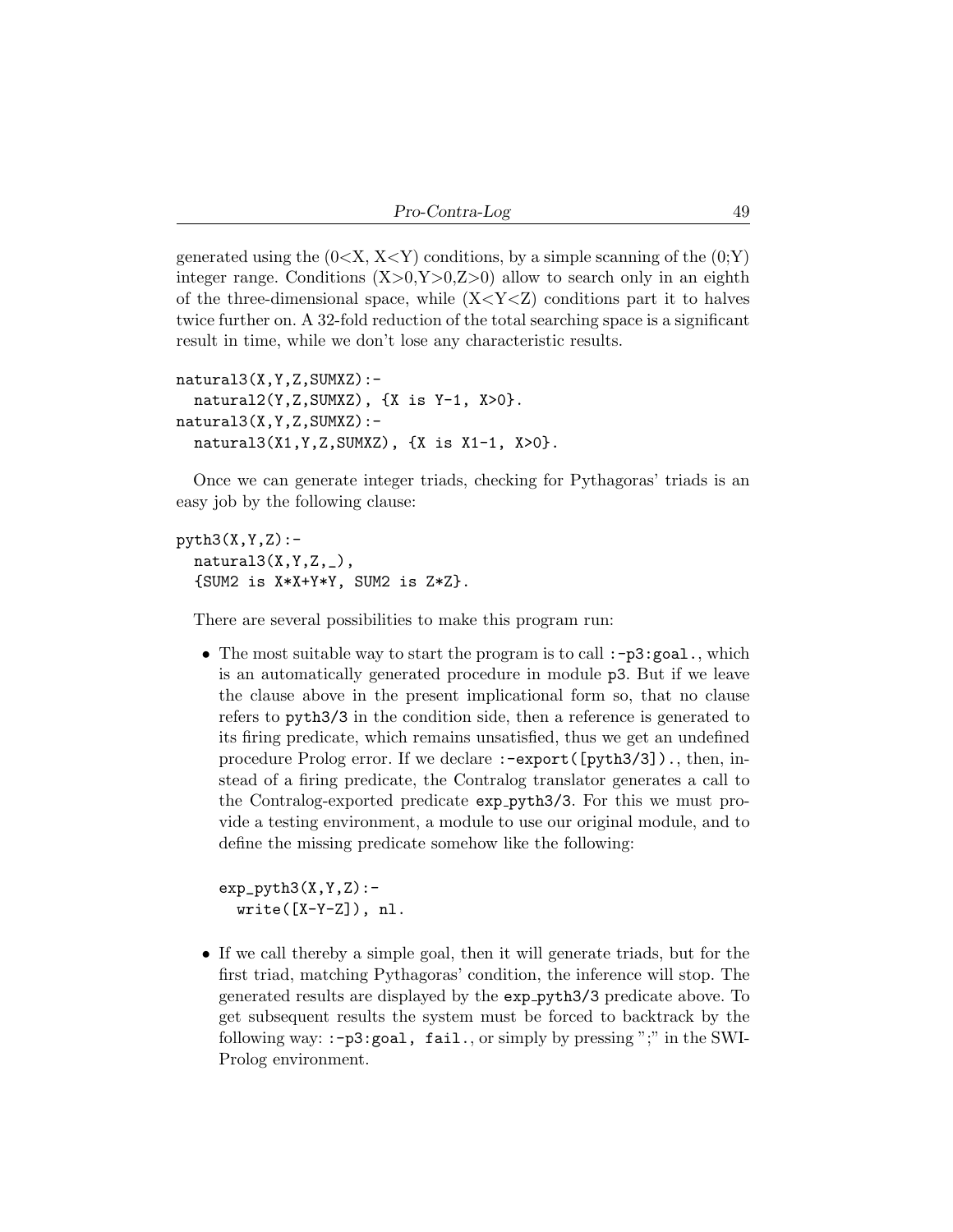<span id="page-9-0"></span>

| Imre Kilián<br>50 |
|-------------------|
|-------------------|

• If we declare :-lazy pyth/3., and we make the system backtrack, then it will generate Pythagoras' triads in and endless loop and it will collect the results in dynamic predicate pyth3/3, until some system limit is reached.

If we do all this, except the lazy declaration, then we get the first familiar result, and if – in the SWI-Prolog environment – we force the system to backtrack, than we may also get the rest of them.

?- p3:goal.  $[3 - 4 - 5]$ true ; [6-8-10] true ; [5-12-13] true ;  $[9-12-15]$ true

## 3.2 Dynamic programming: Optimization of matrix chain multiplication

Matrix chain multiplication is a typical example for dynamic programming [\[1\]](#page-21-1). Matrix multiplication is an associative, but not commutative operation. The actual parenthesization, however, influences the efficiency of the entire operation considerably.

When trying to find the optimal parenthesization, the classical "divide et impera" approach leads to an exponential time complexity, while the data driven dynamic solution remains polynomial. The reason of the combinatorial explosion is that "divide et impera" divides the problem two (or sometimes more) parts, which are presumed to be independent from each other. That is, a solution of one part cannot overlap with the solution of any other part. The approach may work even so, but in such cases it forgets the corresponding sub-results, and calculates them again and again multiple times. This causes the loss of efficiency.

The dynamic solution uses a triangle-matrix to store the intermediate results. One element,  $m(i,j)$  stores the optimal number of scalar multiplications necessary to compute the i to j  $(i \leq j)$  subsection of the entire chain. For single element subchains the following supposition holds obviously.

 $m(i, i) = 0$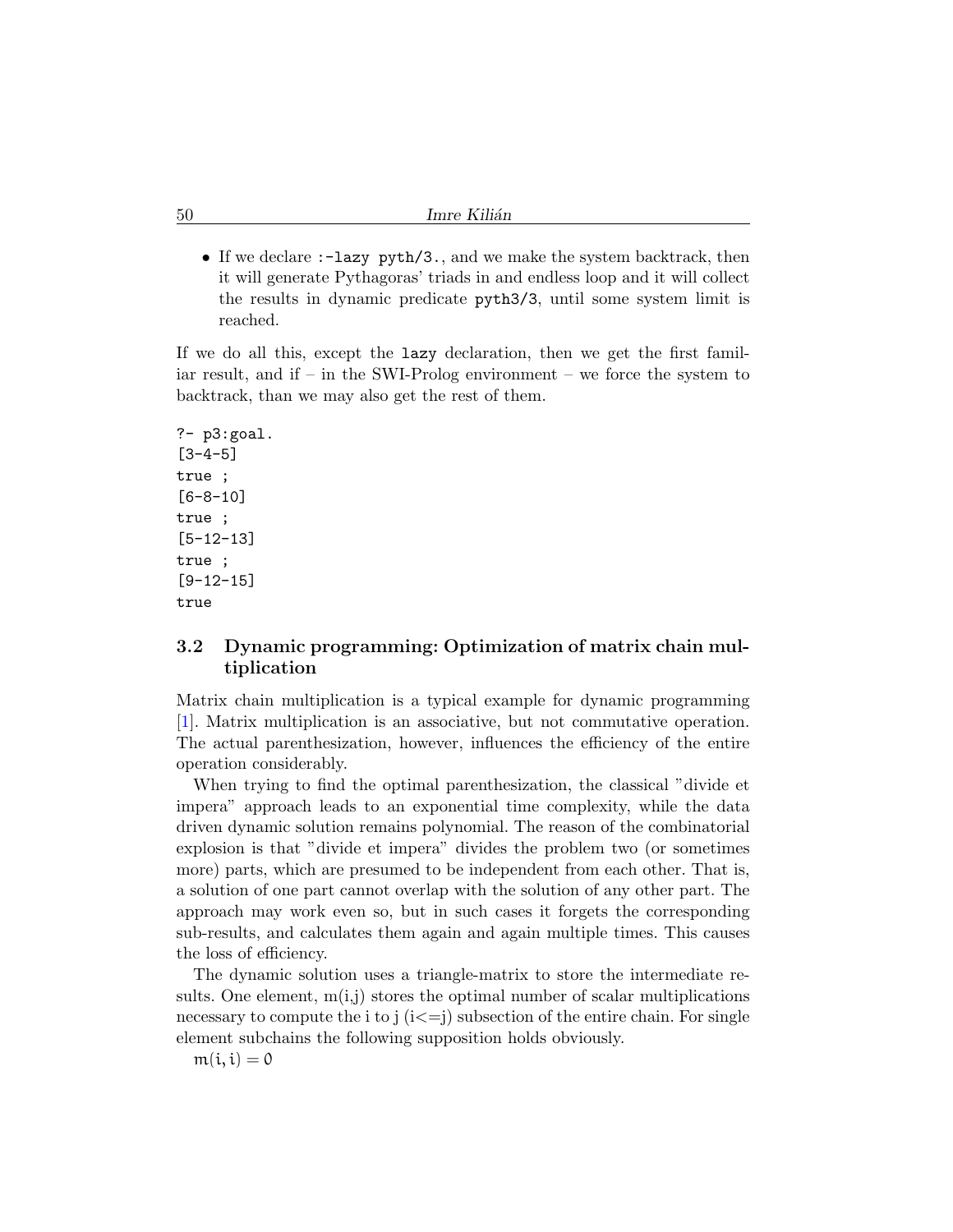For longer subchains (when  $j>i$ ), the  $m(i, j)$  optimum value can be calculated by breaking the chain at index  $k$  ( $i \le k \le j$ ), and reducing the problem to the optimums of the left part  $(m(i,k))$  and the right part  $(m(k+1,j))$ . Optimizing means to find the k index when the derived sum is the cheapest. This is described by the following equation:

 $m[i, j] = min_{i \leq k \leq j}(m[i, k] + m[k + 1, j] + row(i) * column(k) * column(j))$ 

Here rows and columns denote the horizontal and vertical size of the i-th matrix in the chain. The algorithm uses another matrix  $c(i, j)$ , to store the index of optimal parenthesization in the i to j subchain. This is also called cutting matrix.

If we try to program the recursive equation above by a recursive computer program, then the solution will follow the "divide et impera" principle. This is also the case for Prolog predicates. We have already hinted that the Contralog solution turns the original backward-chaining interpretation of Prolog to the opposite: data items, as already proven facts, are stored in dynamic predicates, and implications are interpreted in their natural way: from precondition to conclusion. We expect Contralog to allow the programs to be as simple, as the equation above, while it can also manage all the technical details of forwardchaining and/or dynamic programming.

The  $m(i, j)$  and  $c(i, j)$  matrices are stored in a single Contralog predicate  $matrix(I,J,M,C)$ . Parameters I and J are matrix indices, while M and C are the values of the optimum and cutting matrices.

At the start of the algorithm, the  $m(i, i) = 0$  initializations are performed by the following Contralog code.

```
size(6).
matrix(SIZE,SIZE,0,0):-
  size(SIZ), {SIZE is SIZ-1}.
matrix(I,I,X,C):matrix(I0,I0,X,C), \{I \text{ is } I0-1, I \geq 0\}.
```
The role of asserting the fact size(6) is to launch an inference burst out. This, in the first step asserts only the  $matrix(0,0,0,0)$  fact, but in the following steps all consecutive  $m(i, i)$  values are generated in a cycle. Filling up the lowest and simplest layer (the  $m(i, i) = 0$  values) itself is enough to start inference yielding the optimum for more complicated cases (longer matrix chains).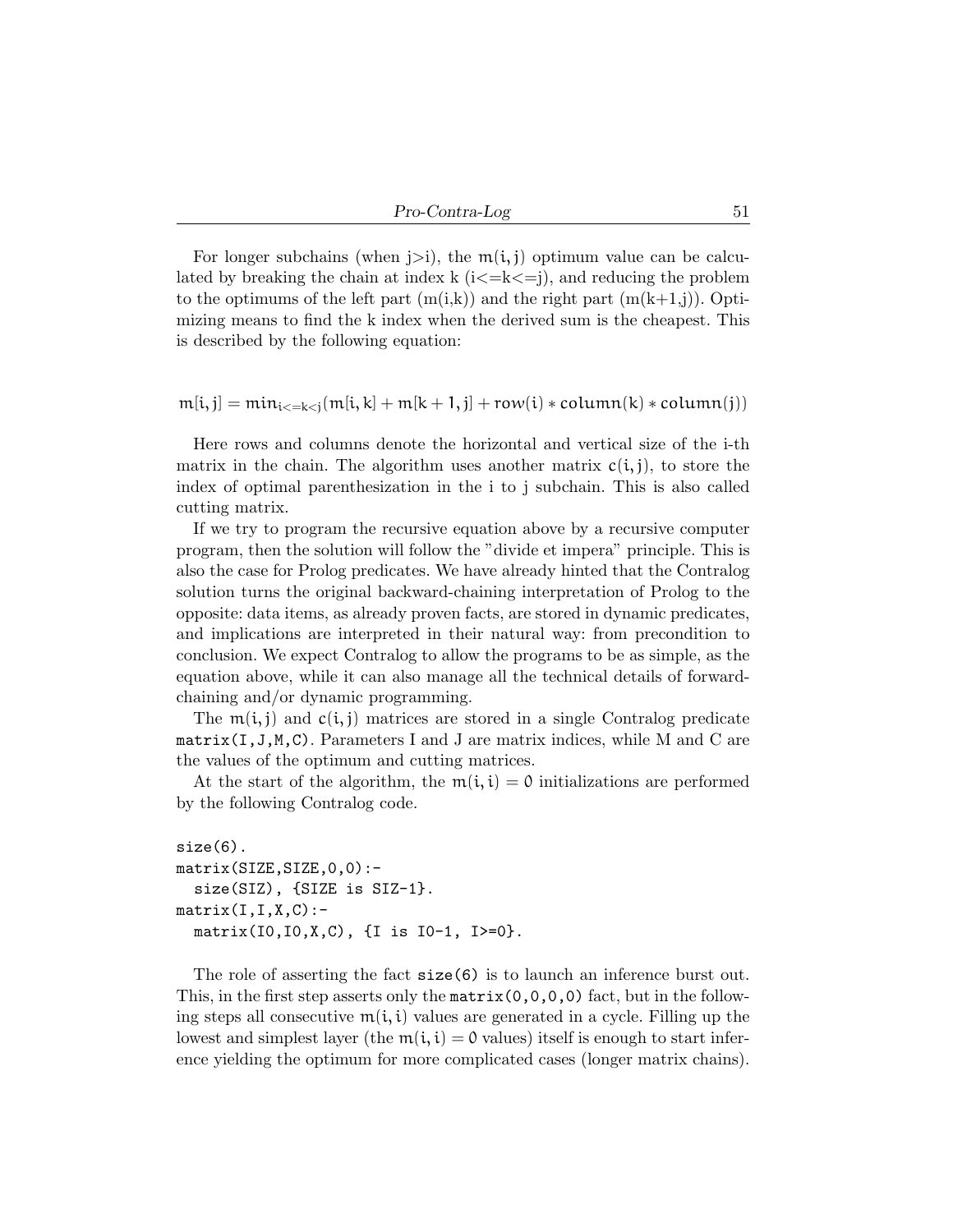This is done by help of the following Contralog clause.

```
matrix(I,J,X,J1):matrix(I,J1,Y,\_), matrix(I1,J,Z,\_),
  {II} == J1+1, max_Z(I, I1, J, MULT),X is Y+Z+MULT,
    (matrix(I,J,X0,-)>X<0;true)}.
```
The curly bracketed part of the clause is a direct Prolog call. We use this to perform simple arithmetic operations. The Prolog call mxyz(I,K,J,M) calculates the number of scalar multiplications necessary to multiply the result of the optimized  $(i,k)$  and  $(k+1,c)$  matrix subchain products so, that  $M = row(i) * column(k) * column(j) holds.$ 

The predicate says: if there are two consecutive subchains, then a scalar multiplication number can be calculated for their concatenated chain. Then, according to the principle of gradual approximation, if we have found a value for the concatenated chain that is cheaper than we stored until now, then the more expensive value is replaced by the cheaper one.

The replacement of old optimum value with the new, cheaper one is solved by Contralog's :-key(matrix(+,+,-,-)). declaration. This declares the first two parameters (matrix indices) as keys, i.e. for a given (i,j) index pair only a single clause is allowed. The actual retracting of the old clause and asserting of the new one is done by the generated Prolog code in the background.

The Contralog program can be started by calling :-goal. The program will fail, which means there is no goal in the program, and there is no other, untried way for inference either. The result is the generated content of the matrix/4 predicate. To display this, we must implement a simple cyclic procedure. Taking the example in  $[1]$ , we get the following result. The first triangle is that of optimums, the latter is the cutting matrix. For a (30x35, 35x15, 15x5, 5x10, 10x20, 20x25) matrix chain, the total number of necessary multiplications can be read in the top-leftmost corner.

```
[15125,10500,5375,3500,5000,0]
[11875,7125,2500,1000,0]
[9375,4375,750,0]
[7875,2625,0]
[15750,0]
[0]
[2, 2, 2, 4, 4, 0]
```
<span id="page-11-0"></span>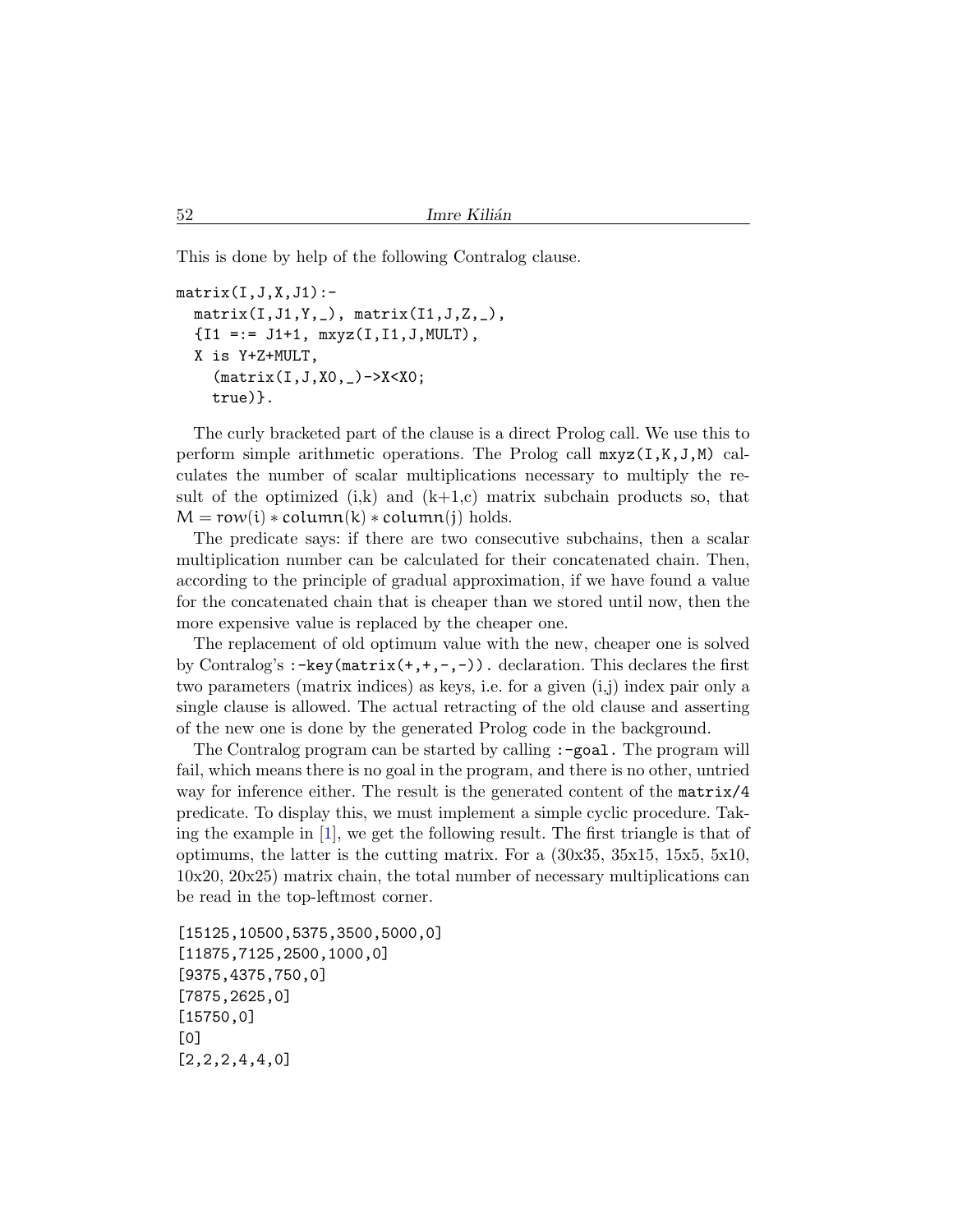[2,2,2,3,0] [2,2,2,0] [0,1,0] [0,0] [0]

When examining the actual order of  $matrix/4$  facts, we can observe another interesting feature of Contralog. Namely: the inference is eager, or depthfirst, like Prolog itself. An implication fires immediately as soon as the last precondition item has arrived. Contralog implements therefore a bottom-up (data-driven) and depth-first strategy for discovering the resolution graph of the problem. In our case this means that the lowest layer  $(m(i,i))$  elements) could not have been generated yet, when the first inference steps are already done. This is because the first rule application to calculate the optimum for a chain of two matrices, (the 3-rd matrix/4 clause) is performed as soon as the first two consecutive matrix-subchains  $(m(5,5)$  and  $m(4,4))$  are already generated.

#### 3.3 Dynamic programming: Floyd-Warshall algorithm

Similarly to matrix chain multiplication, the problem of shortest paths in weighted graphs can also be solved quicker by dynamic programming approach than by recoursive programming. According to this principle we first give the recoursive definition of the problem, and then we create the sequential program to deliver partial results in a bottom-up manner. In the following example we shall show that if we transcribe the recoursive definition to Horn-clauses – or to Contralog, then Contralog's execution mechanism automatically generates the results of dynamic programming.

In the recoursive definition of the problem  $d_{ij}^k$  denotes the shortest path between vertices i-j so, that intermediate vertices can be chosen only from the first k vertices of the graph (the actual ordering of vertices is irrelevant). The trivial alternative of the recoursion is case  $k = 0$ , when no intermediate vertices may be used. In such a case the shortest path is equivalent to the corresponding i-j item of the graph's weight matrix. Otherwise the shortest path using at longest the first k vertices, is equal to the shortest path using k-1 vertices, or it contains vertex k.

$$
\begin{array}{l} d_{ij}^0=w_{ij}\\ d_{ij}^k=min(d_{ij}^{k-1},d_{ik}^{k-1}+d_{kj}^{k-1})\end{array}
$$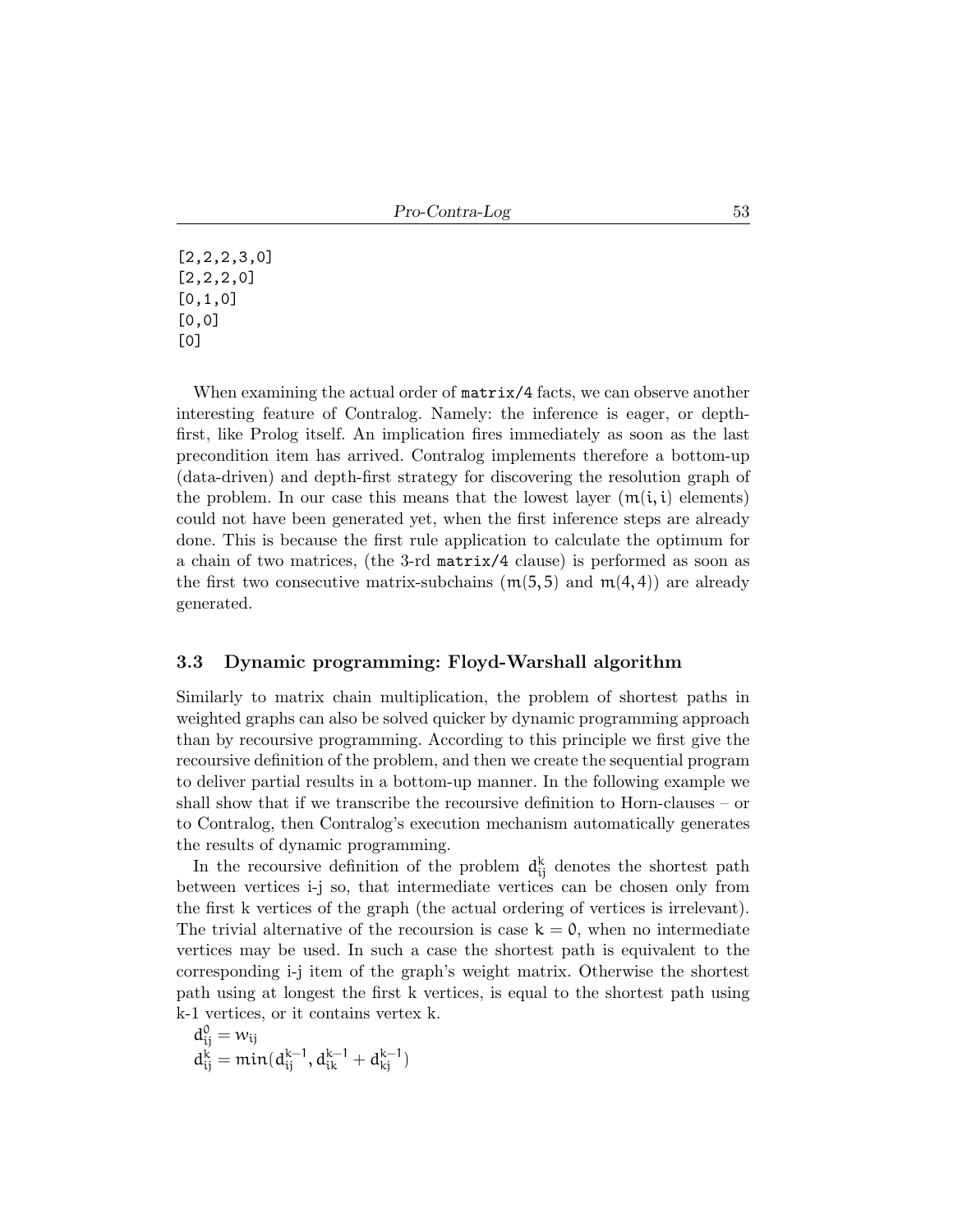The Horn-clause (Contralog) transcription of the definition above is the following:

```
wm(0, I, J, W, SIZE) : - w(LL),
 {length(LL,SIZE),between(1,SIZE,I),
 nth1(I,LL,L), between(1,SIZE,J),
 nth1(J,L,W).
wm(K, I, J, W, S) := wm(K1, I, J, K1IJ, S),
 wm(K1,I,K,K1IK,S),wm(K1,K,J,K1KJ,S),
 {K is K1+1, K1=<S},
 {W is min(K1IJ, K1IK+K1KJ)}.
```
Parameters K,I and J in definition wm/5 are obvious. Here, W means the functions value  $d_{ij}^k$ , while SIZE is the size of the graph (the number of its vertices). This parameter is passed along in order not be calculated it again and again at each step. Definition wm/5 is the three dimensional matrix itself that consists of dynamic facts. Instead of a sequential cycle, the Contralog execution it is built up by the forward chaining inference mechanism.

The clue of the algorithm lies in the second statement. The three wm/5 conditions refer to the three  $d_{ij}^k$  values in the arguments of min function. Subsequent Prolog calls are calculating the index-relations, they stop the cycle or perform the actual calculation of minimal value.

The Contralog program, introduced above, implements the evaluation strategy of dynamic programming perfectly with one difference. Namely: partial results are not produced layer-by-layer, not in a breadth-first, but rather in a depth-first way.

Definition wm/1 contains the weight matrix in a single fact. The first statement of three wm/5 produces the first element of the 0-th layer first, and upon backtracking it produces also the rest. After the production of each element the second statement of three wm/5 also starts, and if there are elements in the previous layer for which the preconditions are met, then it also produces an element from the next layer. This may also produce an element of the second next layer and so on

Depth-first execution means, that one corner of wm/5, the three dimensional matrix is built up as high is possible, and only in case of no further steps, we backtrack and try to build the lower layers forward. But any element is inserted in a lower layer, building up the higher layers is immediately tried.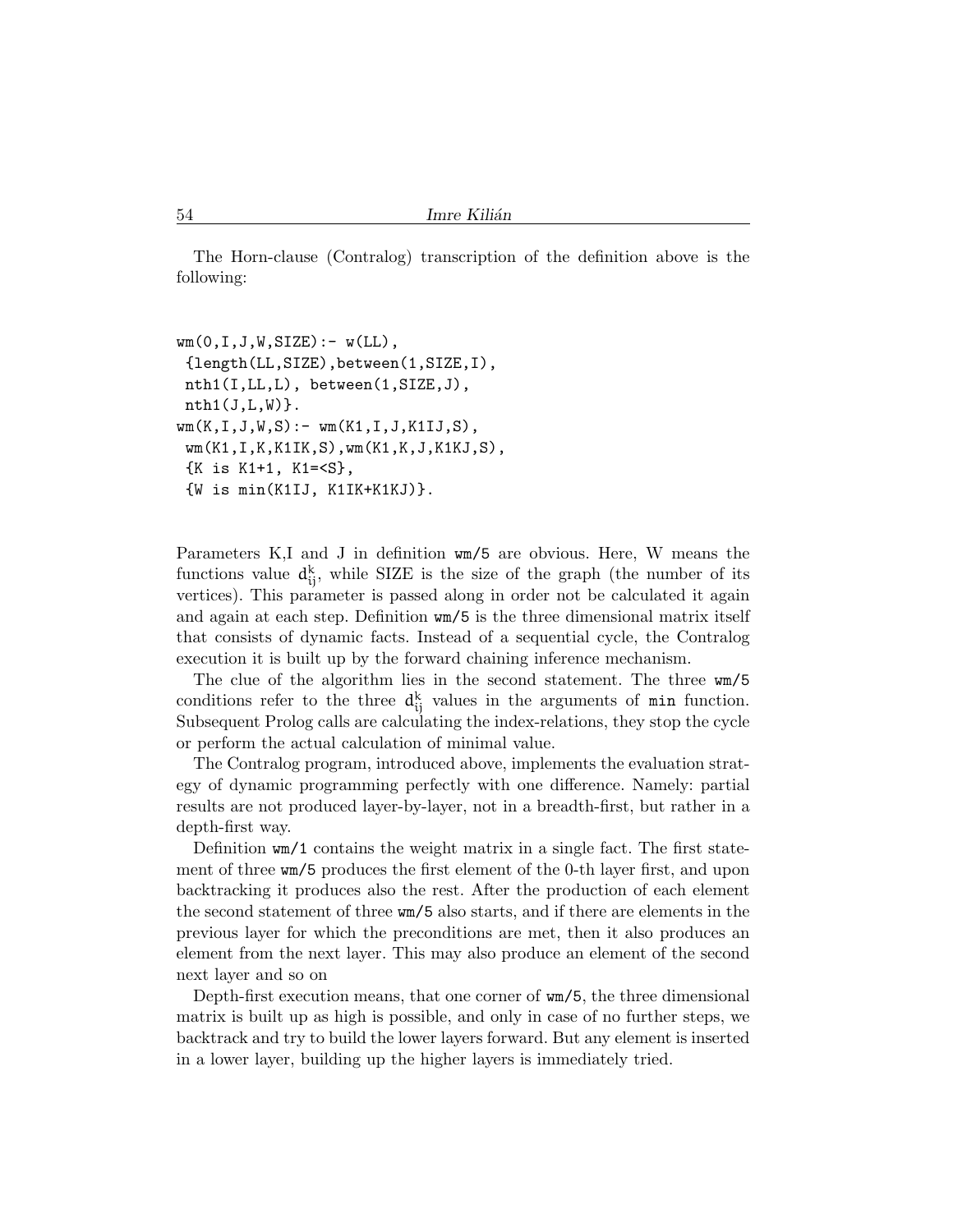## <span id="page-14-0"></span>4 Applying Contralog for ReALIS natural language parsing

The basic principles of ReALIS (Reciprocal And Lifelong Interpretation System) research project, targeting natural language processing techniques, is described in many conference articles, and even in a book  $[6, 4]$  $[6, 4]$  $[6, 4]$ . From the aspect of a Contralog natural language parser, its most important principles are the following:

- Total lexicality: each kind of lingual information is stored in the lexicon (in the vocabulary) [\[5\]](#page-21-4). Lexical items basically follow the feature structured method, whereas each item may demand certain other lingual context, and it also may offer certain services. Parsing, according to this approach, means the exact discovering and unveiling the offerdemand relationship. This also means: there is no special repository for lingual rules; lexical items describe all relevant information to perform parsing and/or generating natural language texts.
- Modal logical framework: interpreters are modelled in the world, and worlds are modelled in the brain of interpreters. The world-model in the background is a hierarchical structure of world-contexts. The rootworld corresponds to the objective, outside world, that contains objects, and also contains subjects, i.e. agents, being able to interpret sentences and to store their own world-model. The content of interpreters internal world-model may also contradict the root world model. On the other hand interpreters store an own internal world structure – different modal contexts are stored in a different worldlets (for seen, heard, read, believed information, etc.) The internal world model of interpreters is empty when born, and the content of their world model gradually increases during their life – not necessary monotonically, certain information pieces may also be mistaken, and can later be corrected or even erased.
- Discourse representation theory, integrated in the interpreter's world model. Parsing is not restricted to a single sentence, but is extended to all the sentences of a discourse (several sentences in the same thematic or situational context). These sentences are usually also in a certain relationship with each other (e.g. antecedent, consequent, argument, etc.). These are called *rhetoric relations*. In addition to simply taking over similar structures of earlier discourse-representation schools [\[7\]](#page-21-5), we improve them slightly. First, they are not necessarily independent, so we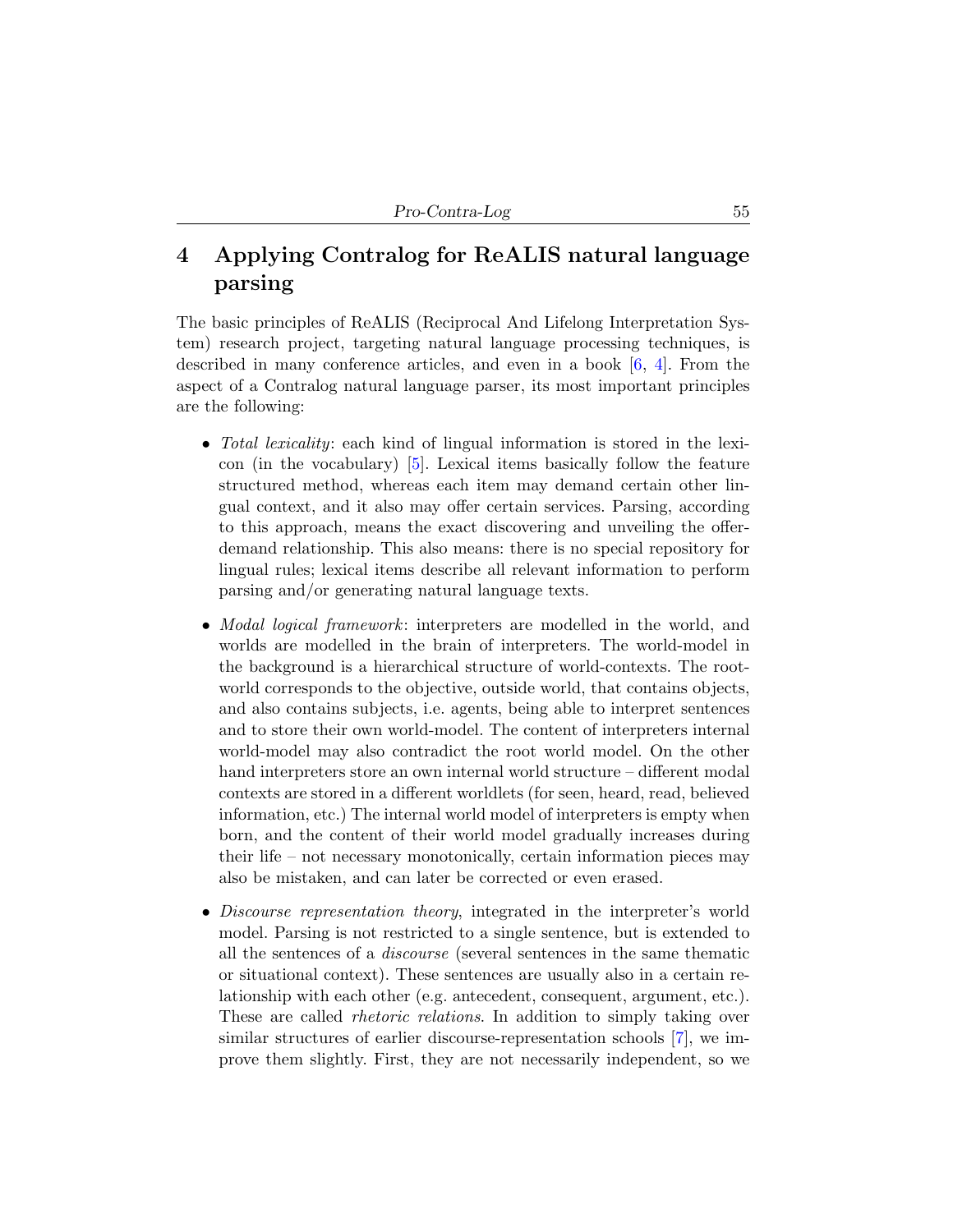<span id="page-15-0"></span>are using a minimal/canonical set of rhetoric relations. Second they are not necessarily objective hence they are not stored in the objective root world, but in the interpreter's subjective world model.

According to ReALIS, instead of calculating a parse tree, the primary goal of parsing is to produce the following four mathematical relations:

- $\alpha$ : the *entity anchoring relation* is an equivalence relation that connects equivalent entities in a discourse.
- κ: the cursor cluster that describes global contextual information (Here, Now, Ego, There, Then, You, etc.). Some of its elements (place, time, influence) act as cursors; i.e. in a real discourse they are automatically advanced sentence by sentence.
- $\lambda$ : the *level relation* that relates rhetorical contexts and/or modal logic relationships [\[7\]](#page-21-5). The level structure shows a self-embedding nature, and it also specifies the availability scope of discourse object references.
- σ: the eventuality relation, that maps lexical items to logical expression fragments, and finally maps sentences and/or larger textual units to complete logical expressions.

Total lexicality means that beyond mere textual elements (words and/or morphemes), lexical items also contain their eventuality function (a logical expression), instructions for entity anchoring, and the rhetorical and/or modal anchoring instructions. Furthermore a very important piece of a lexical item is its offer-demand relationship. This is used to describe morphological and/or syntactical bindings, along with the strength and the direction of the bindings. According to these principles, parsing is nothing more than a sort of domino-game; each syntactical element has certain offers, and may demand certain other elements in the neighborhood. The calculation of the relations mentioned above is done by the underlying unification-based means of finding matching demands and offers.

The mentioned parsing strategy of ReALIS is suitable for any languages, but in practice we recommend it especially for languages, like Hungarian, with variable or free word order. The application of traditional parsing methods for free word order languages produce inefficient results because of the frequent need of backtracking.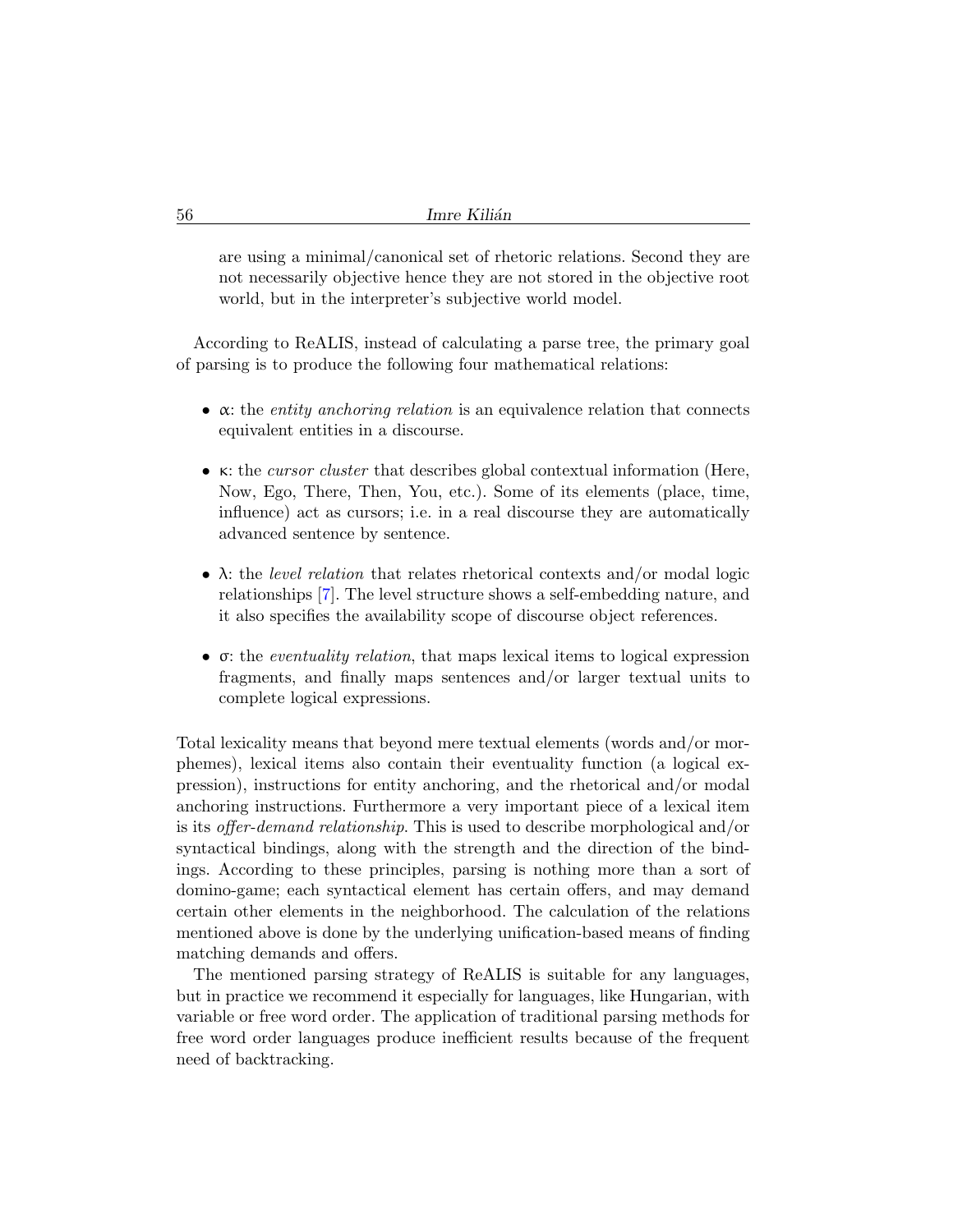#### 4.1 Prolog target models

The most obvious and usual target model for designing Prolog programs is the relational target model. According to this, the program calculates the  $\langle \text{input}, \text{output} \rangle$  relation, which, if we program carefully, enables calculating the relationship in both directions. That is, for a parsing project, the same program can calculate the parse tree for a sentence, and may also calculate the sentence for a given parse tree at the same time.

Relational target model, on the other hand, performs a depth-first search on the resolution graph that depicts the inference process. The efficiency of backtracking programs can be strongly reduced by the frequency and the depth of backtracking, and we guess, natural language parsing may well involve deep and frequent backtracking.

Instead of the relational target model we propose the inferentional target model for natural language parsing. Instead of the  $\langle$ input,output $\rangle$  relation, the inferentional model tries to calculate the input  $\rightarrow$  output implication. That is, the program must be reformulated so that it can prove that output data in some sense is the logical consequence of input data.

Both for relational and inferentional target models a key expression is nondeterminism. That means: Prolog programs in general may deliver more than a single equivalent result. The set of results are propagating further on, while other constraints in the calling programs may filter out certain non-applicable results, and in a fortunate situation the end-result is already definite.

Prolog programs, in general, implement a deductive inference model. Deductive inference means that, for a given set of basic facts, the set of logical consequences is calculated. From this point of view the direction of inference (forward or backward chaining) is completely irrelevant.

The other strategy is called *abductive inference model*. For abductive inference we are aware of the consequences and the basic rules for inference, and we are searching for the possible facts, based on which the consequences can be inferred.

Though Prolog programs are basically implementing deduction, with a very easy extension we can also apply them for abduction. In case of abduction usually not the entire set, but only a subset of possible facts is unknown. To implement abduction in Prolog, instead of programming fixed set of facts, an implementation of backtrackable assert operation is to be programmed, that asserts each possible value for a given fact in a backtrackable way, and at last it retracts the fact completely. This, for the first run asserts certain facts. These may be deleted (and/or reasserted with other values) upon backtracking. The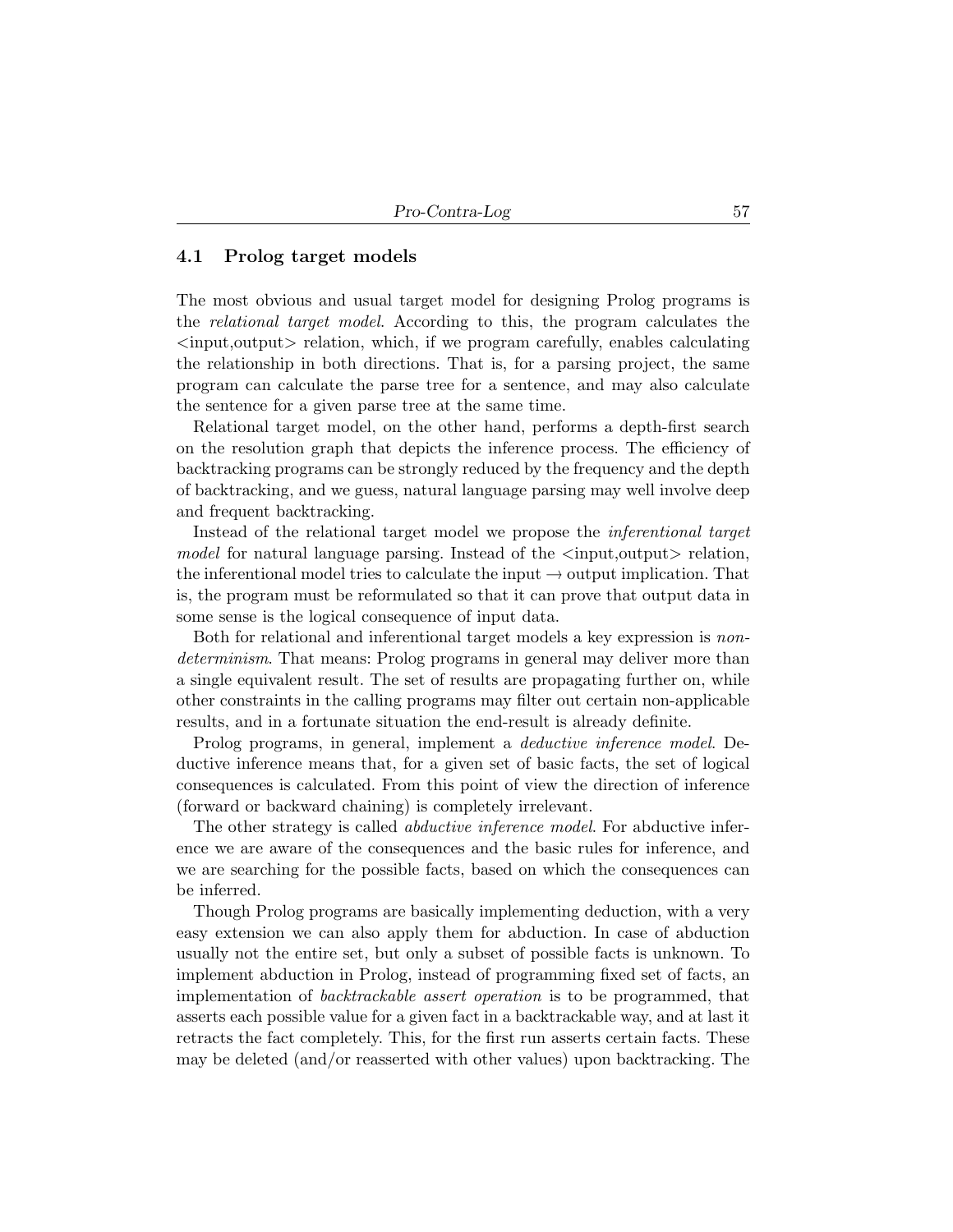<span id="page-17-0"></span>simplest implementation of backtrackable asserts is the following:

```
assertb(FACT):-
  (assert(FACT);
  retract(FACT), fail).
```
Speaking about inference, its *strategy* can be crucial. We have already mentioned: in a number of cases Prolog's *backward-chaining* is not efficient enough. In case of forward-chaining, inference rule application burst-outs (inference chains) are started in a data-driven way, upon the arrival of certain facts. They may however arrive at any time, in an asynchronous way; delayed or even in a changed order. One inference step is performed when each precondition holds, and the corresponding facts are accessible. Although it is possible to prune the branches of the inference tree, consequences are produced in their entire richness, but if any of them matches any goal, then the program stops.

One obvious advantage of forward chaining is that already proven facts are stored in the blackboard, and they may be referred later on, for any times.

### 4.2 Inferential target model for parsing

If we apply the inferential target model to lingual parsing, the input sentence must be stored in a series of facts. Program clauses can be derived from the offer-demand relation of lexical elements, and certain general goals are the constructs to stop (or to start?) the inference.

As a drawback, the model cannot be used for generating text.

When performing ReALIS parsing, it is practical to define the following cuts (layers) over the entire inference graph.

1. The layer of morphological analysis. The character stream on the input channel is packed to words by the lexical parser. The stream of words is parsed by a morphological parser. Although ReALIS also has a solution for morphology [\[5\]](#page-21-4), for convenience we propose to use a commercial solution. The result of morphological parsing is a Contralog sequence of facts. To focus on syntactical parsing, in the following example we omit to deal with the problem of morphological analysis. Let's see the facts resulting from the following Hungarian sentence: "Petra vágyik arra a magas német úszóbajnokra" ("Petra desires-3SG that the tall German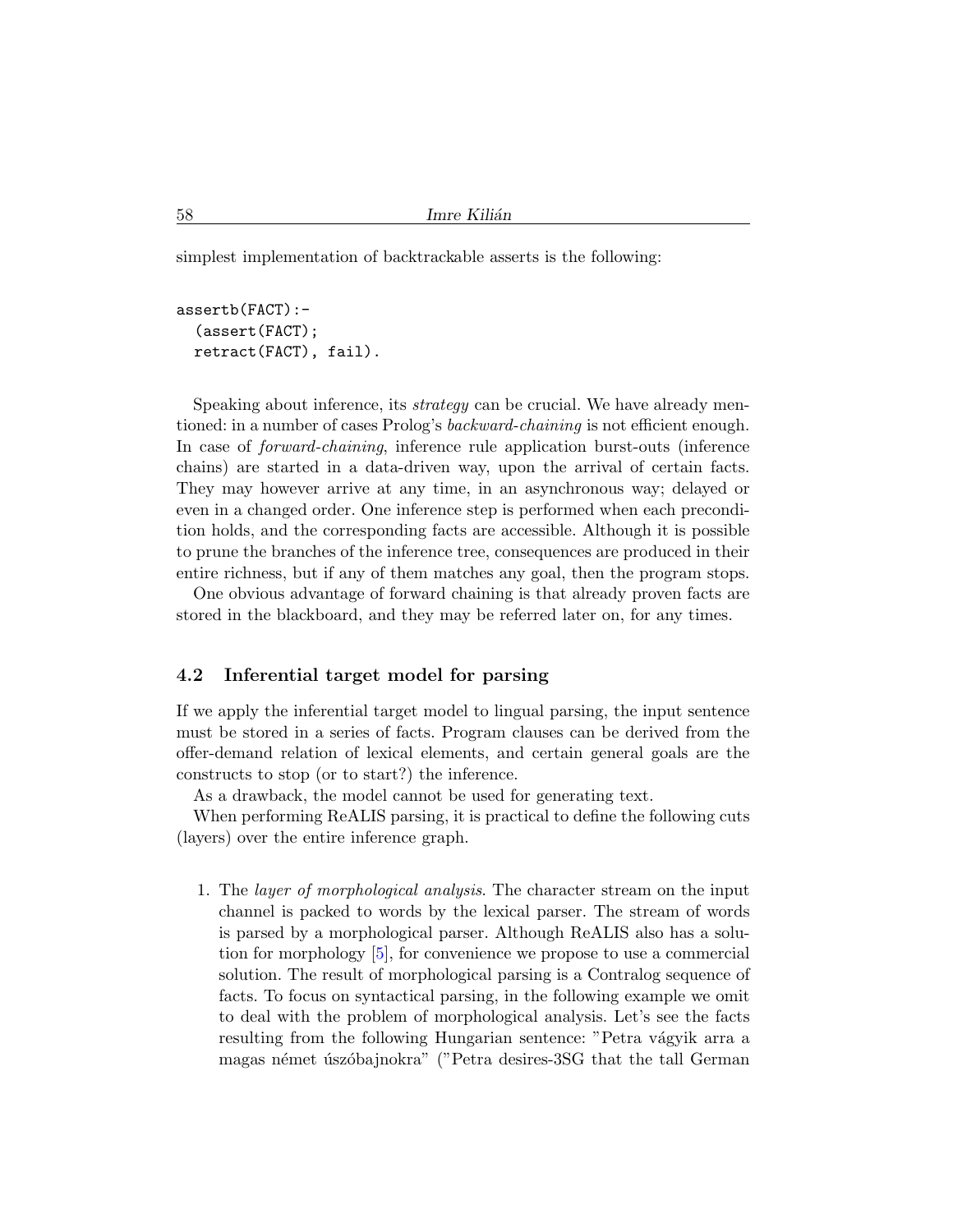```
swimming champion-SUB") [6].
```

```
word(petra,1,1,noun('Petra',proper,nom,sing-3)).
word(petra, 1, 2, verb('vágy', [], decl, pres, sing-3)).word(petra,1,3,noun('az',pro(point),sub,sing-3)).
word(petra,1,4,art(def,cons)).
word(petra,1,5,adj('magas')).
word(petra,1,6,adj('német')).
word(petra,1,7,adj('úszó')).
word(petra,1,7,noun('bajnok',common,sub,sing-3)).
```
The arguments of the facts above are the following: 1. a discourse identifier 2. sentence index in the discourse 3. word index in the sentence 4. a Prolog structure describing the result of morphological analysis.

2. The layer of grammatical dependency relations. We are calculating the regent-argument (bidirectional) and adjunct-argument- (one directional) relations. The example below shows the regent-argument description of verb "vágyik" (desires). Hungarian verb "vágyik" demands a nominative argument (the subject), and a sublative argument (the object). The strength of the former binding is  $-7$ , of the latter is  $+7$ . The former annotation (-7) means, the subject may appear well before the verb in a loose distance. The other means the opposite: the object may appear after the verb, and arbitrary other words may appear between them. Both arguments should form a generalized quantifier determinant structure (proper noun, determinate article, adjective, etc.).

```
regArg2(ID,S,XV,verb('vágy',[],MODE,VTIME,AGR),
    XS,noun(SUBJ,SKIND,nom,AGR),-7,
    XO,noun(OBJ,OKIND,sub,OAGR),7):-
  verb(ID,S,XV,'vgy',[],MODE,VTIME,AGR),
  gqdet(ID,S,XS,SUBJ,SKIND,nom,AGR),order(XV,XS,-7,nei),
  gqdet(ID,S,XO,OBJ,OKIND,sub,OAGR),order(XV,XO,7,nei).
```
3. The layer of eventuality relations. In this layer the logical form of regentadjunct structures is built up in a way, that their arguments logical form is supposed to be built up before. In the example below the predicate regArg2 builds up the grammatical structure (the regent-argument relation), while sigma3 prepares the overall logical expression as a result.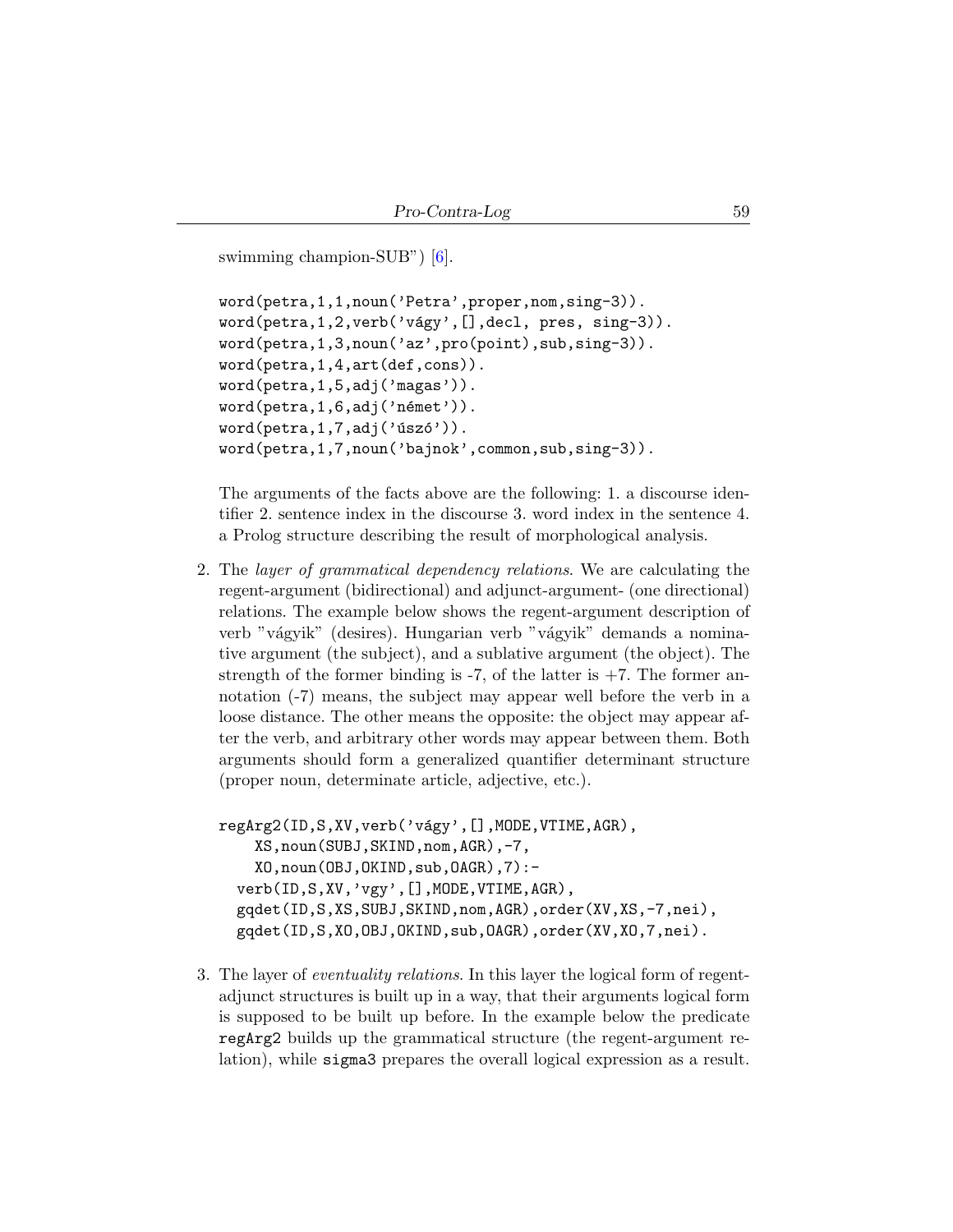<span id="page-19-0"></span>( =../2 is a technical Prolog call that transforms time referent structure to grammatical time notation.)

```
sigma3(ID,S,XV,TIME,SUB,OB,CLAUSE):-
   regArg2(ID,S,XV,verb('vágy',[],MODE,VTIME,_AGR),
                 XS,SUBJ,_PRS,XO,OBJ,_PRO),
   TIME =.. [VTIME, \_],
   sigma3(ID,S,XS,TIME,SUB,CLAUSE,
               (desire(TIME,SUB,OB):-CONS)),
   sigma3(ID,S,XO,TIME,OB,CONS).
```
As the logical form of the sentence above, we may get the following clause. (The double implication can be transformed easily into a conjunction on the precondition side)

```
CLAUSE=((desire(pres(T),SUB,OB) :- swim(T, OB),german(T, OB),
        tall(T, OB), champion(T, OB)) :- name(T, SUB, 'Petra'))
```
4. The layer of rhetorical and modal relations. In this layer, rhetorical and modal logical relations are built up as described by the  $\lambda$  function. Although there have been theoretical investigations completed [\[8\]](#page-21-6), up to the writing of the article we don't have any concrete results to demonstrate this.

## 5 Program development with Contralog

Contralog is available as a preprocessor for SWI-Prolog [\[9\]](#page-21-7) that works on the basis of its macro extension mechanism (term expansion/2) . This is unfortunately only de facto standard, therefore the seamless operation with other Prolog dialects is not guaranteed.

When developing Contralog programs, the Prolog module, defining the above mentioned macro expansion predicate, must be consulted first. (clog.pl). It is not enough only to load clog.pl in the application module, because in the time of reading the first (module head) declaration of the module, the Contralog pretranslator must already be active. The module declaration itself is handled otherwise by Prolog, even its export list is understood as Prolog exports.

To declare Contralog export, :- export(EXPLIST). declaration should be used.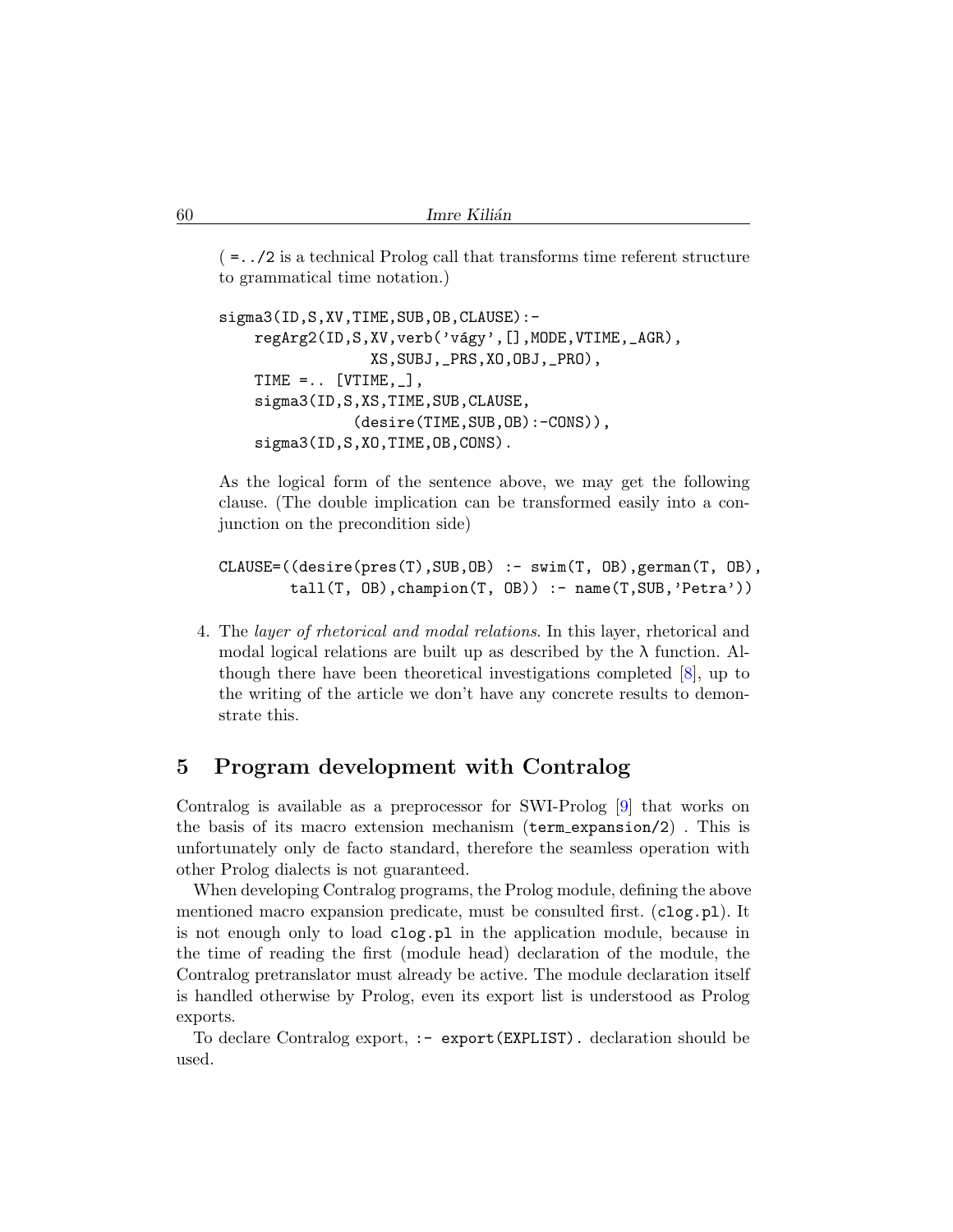In general, Contralog program clauses are to be placed in a Prolog program. To switch between normal Prolog clauses, and preprocessed Contralog clauses, the following two new directives can be used.

:- contra. that starts the processing of Contralog code

:- pro. that switches back to normal Prolog

Beside the Contralog to Prolog translator, at the moment there is no other development tool available. It is a bit clumsy, for example, to debug Contralog programs. Since there is no debugger, debugging is possible only by help of the Prolog debugger, and it may work only for those, who are familiar with the target model.

## 6 Summary and future work

We have defined Contralog, which is a Prolog-conform language, but instead of backward chaining, it uses forward-chaining inference. The language itself is built-up on the same syntax: Horn clauses, only its declaration forms are different from those in Prolog.

For this end we have developed a Prolog target model to perform forward chaining inference. This enables to translate Contralog clauses directly to Prolog, and execute them by the Prolog software environment.

The Contralog to Prolog translator has been implemented by using Prolog's macro extension mechanism. This approach, and the Prolog target model itself enables various possibilities to integrate forward and backward chaining inference in a programmer-controlled way.

To demonstrate these, the article introduces several examples: after the simplest examples two dynamic programming problem and ReALIS natural language parsing mechanism is described.

Future work may include extended Contralog program development possibilities and tools.

The natural language parsing mechanism has been tested only for a handful of sentences by translating the lingual information to Prolog (Contralog) manually. Any future work must aim to collect lingual information, the mechanical translation of these to the Contralog target model, and the development of the overall ReALIS parsing environment.